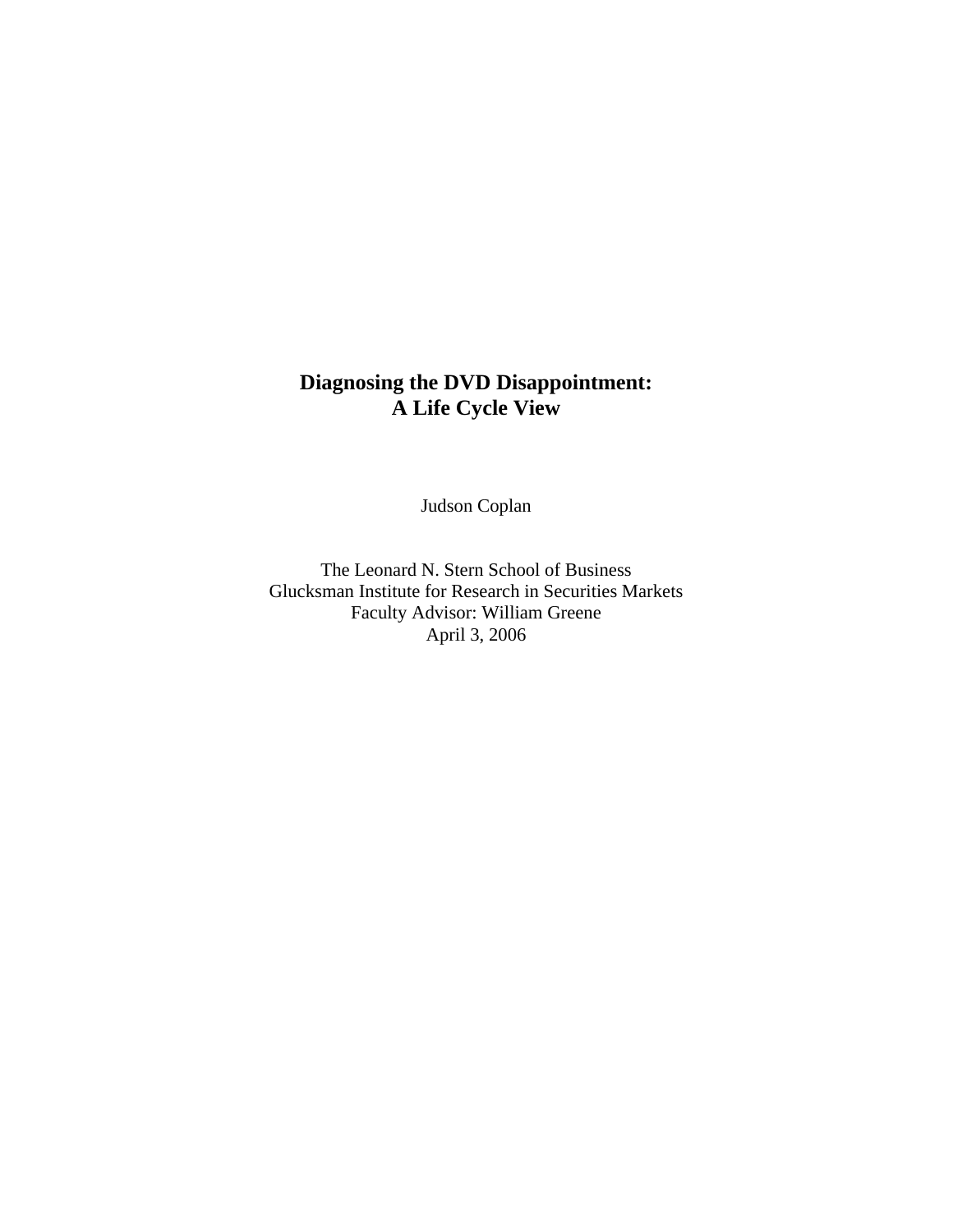### **I. Introduction**

 Development of the DVD (Digital Versatile Disc, formerly known as the Digital Video Disc) was perhaps the most significant innovation in entertainment since color television. DVD players and pre-recorded films penetrated U.S. homes at a rate faster than any consumer electronics device on record.<sup>1</sup> Movie studios realized unprecedented revenue growth, with DVD sales of movies rivaling and even exceeding corresponding box office receipts. Furthermore, the new digital format neatly replaced the quickly aging medium of VHS, while offering studios a far higher profit margin than its analog predecessor  $(66\% \text{ vs. } 45\%)^2$ . In 2003, a mere eight years after the invention of the DVD, it appeared that Hollywood had found a high growth machine for the next decade.

 Then, suddenly, the trends shifted. In 2005, unit growth in U.S. shipments of DVD films and TV shows fell to just 9% year-over-year, compared to 50% growth in both 2003 and 2004.<sup>3</sup> As prices fell, DVD sell-through (i.e. sales to end consumers on a buy-to-own basis) in dollar figures grew just 5%. When including the shrinking VHS market, overall consumer spending on home video actually shrank by 1% from 2004-  $2005.<sup>4</sup>$ 

<sup>&</sup>lt;sup>1</sup> Data from Consumer Electronics Association eBrain Market Research statistics, dating back to 1954.

 $2$  According to a 2004 study by Jessica Reif-Cohen, media and entertainment Research Analyst at Merrill Lynch.

<sup>&</sup>lt;sup>3</sup> Data and chart from the Digital Entertainment Group, a nonprofit trade consortium.

<sup>&</sup>lt;sup>4</sup> Data from Bernstein Equity Research team.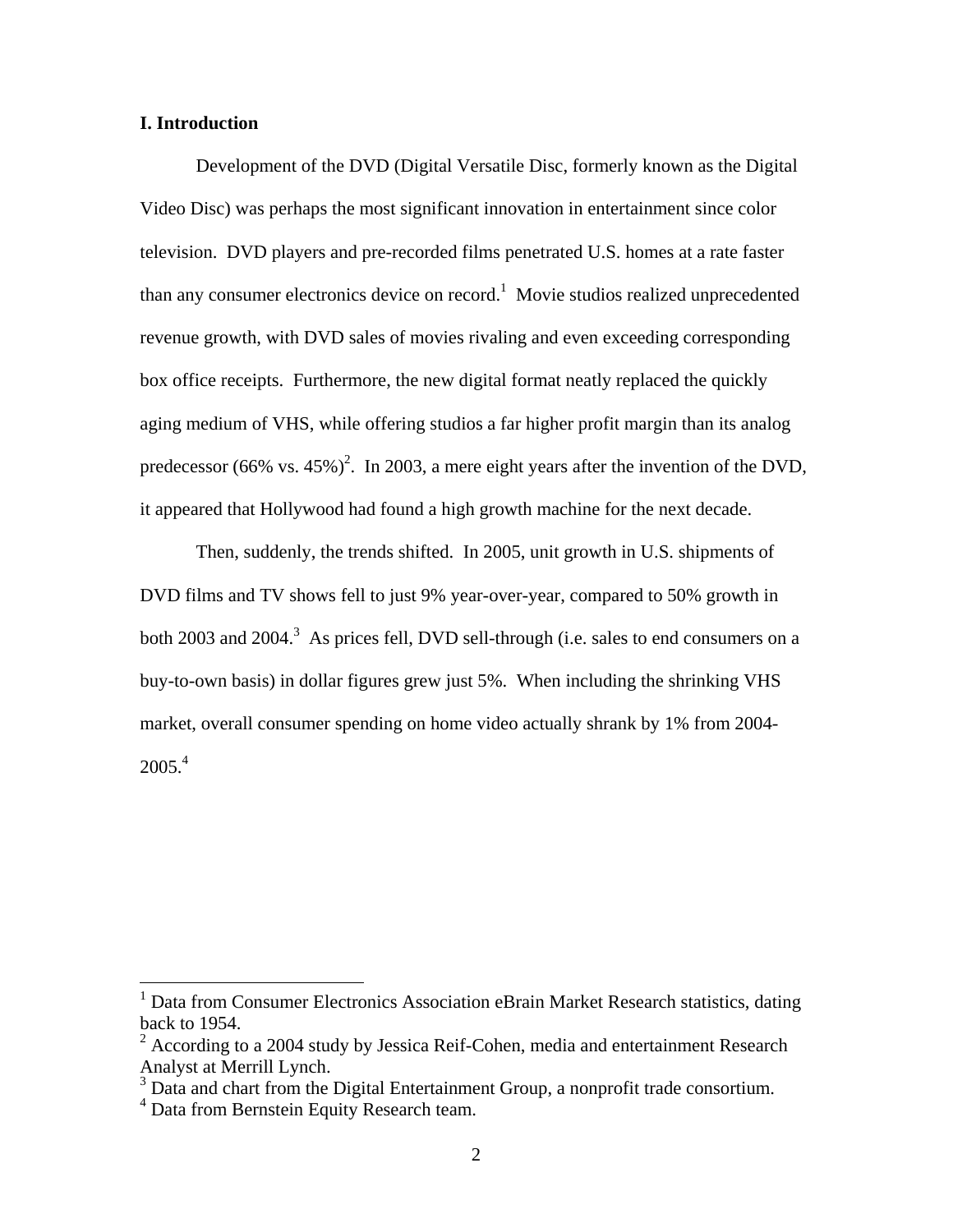





Sales trends for DVD hardware took a similar turn in 2005. The NPD group analyzed retail sales on Black Friday<sup>5</sup> 2005 vs. 2004, showing that DVD players experienced double-digit declines on par with CRT televisions and portable CD players.

| <b>Retail Sales Growth in Consumer Electronics:</b><br><b>Black Friday 2005 vs. 2004</b> |             |             |  |  |  |  |
|------------------------------------------------------------------------------------------|-------------|-------------|--|--|--|--|
|                                                                                          | Unit Growth | Rev. Growth |  |  |  |  |
| LCDs over 26"                                                                            | 1008.3%     | 556.4%      |  |  |  |  |
| <b>Plasma TVs</b>                                                                        | 210.0%      | 154.2%      |  |  |  |  |
| LCDs under 26"                                                                           | 393.9%      | 133.1%      |  |  |  |  |
| <b>MP3 Players</b>                                                                       | 194.1%      | 126.4%      |  |  |  |  |
| <b>Satellite Radios</b>                                                                  | 203.1%      | 101.0%      |  |  |  |  |
| <b>DVD Recorders</b>                                                                     | 163.9%      | 56.1%       |  |  |  |  |
| <b>Portable DVD Players</b>                                                              | 48.3%       | 5.8%        |  |  |  |  |
| <b>Camcorders</b>                                                                        | 0.9%        | $-0.7%$     |  |  |  |  |
| Direct View TVs (Regular CRT)                                                            | $-26.9%$    | $-29.0%$    |  |  |  |  |
| <b>DVD Players</b>                                                                       | $-44.0%$    | $-45.2%$    |  |  |  |  |
| <b>CRT Rear Projection</b>                                                               | $-42.5%$    | $-51.5%$    |  |  |  |  |
| <b>Personal CD Players</b>                                                               | $-49.7%$    | $-52.7%$    |  |  |  |  |

<sup>&</sup>lt;sup>5</sup> Black Friday, one of the major U.S. holiday shopping days, falls on the day after Thanksgiving every year.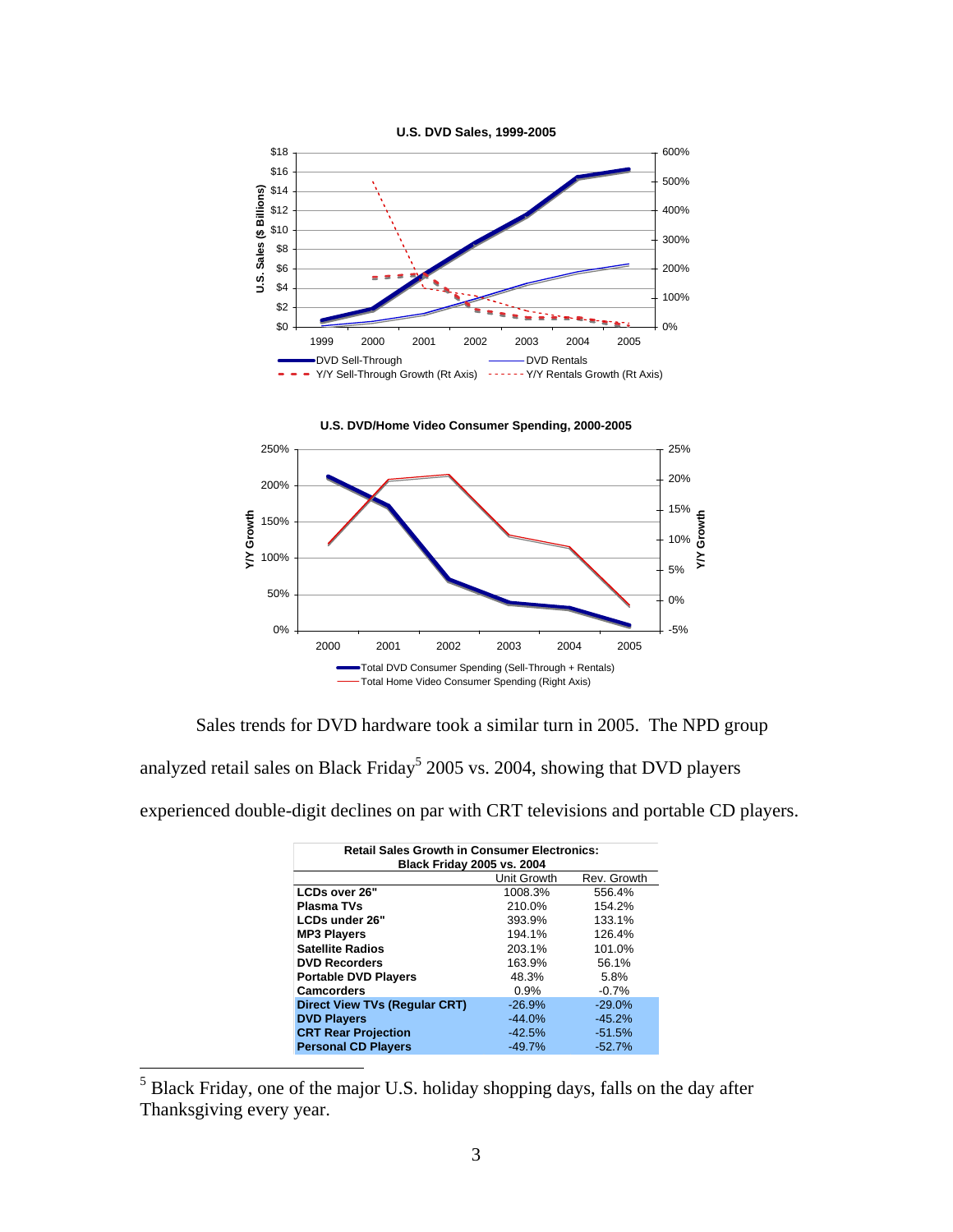A number of theories explain this rapid and abrupt deceleration in DVD sales growth, including illegal piracy, new technology substitution such as video-on-demand and pay-per-view (Exhibits  $1 \& 2$ ), and the growing popularity of rent-by-mail services like Netflix (Exhibit 3). While these are all legitimate and likely contributing factors, this paper seeks to explain the changing growth trends through a market penetration hypothesis. By examining home video sales data, academic research, and historical trends in consumer electronics, the data presents a life cycle driven theory for the rapidly slowing DVD business. The popularity and understanding of this view is growing in the entertainment industry, and this paper seeks to quantify and clearly illustrate a concern that was recently articulated by Steve Beeks, President of Lionsgate Entertainment: "We all anticipated the maturing of the DVD business, and the corresponding slow-growth business that it would become, but it happened more quickly than we had anticipated."





Sony introduced the first commercially successful videocassette recorder (VCR) in 1975. It was a bulky and expensive Betamax machine for which there was little prerecorded software at the time. Just 11 years later, movie studios "generated more in domestic wholesale gross revenues from [sales and rentals of] home video (about \$2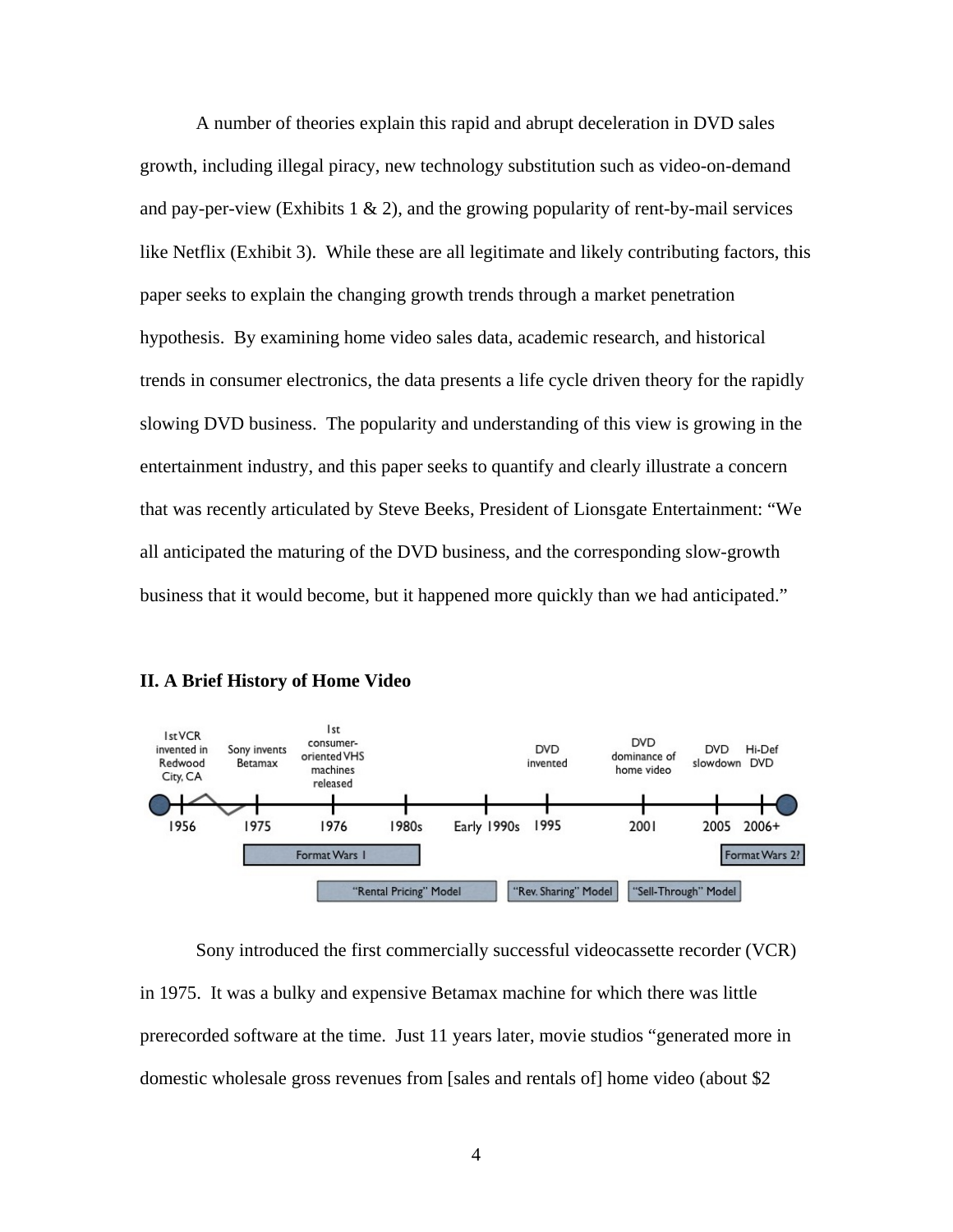billion) than from theatrical (\$1.6 billion) sources."<sup>6</sup> The home video market continued to grow through the 1990s, becoming the largest single component of studio revenues alongside theatrical receipts, sales to TV networks (i.e. Free TV), pay TV revenues, and licensing fees. By 2004, home video sales accounted for 51% of studio top lines.<sup>7</sup> By 2005, home video profits at the major U.S. media conglomerates made up as much as 35% of total firm operating income.<sup>8</sup>



**Studio Revenue Breakdown, 2004**



 $<sup>6</sup>$  Vogel, pg. 103.</sup>

<sup>&</sup>lt;sup>7</sup> Kagan Research estimates, based on \$45.6 billion in 2004 worldwide studio revenue.

<sup>&</sup>lt;sup>8</sup> Home Video estimates from Bernstein Research (revenue data) and Goldman Sachs Research (operating income data).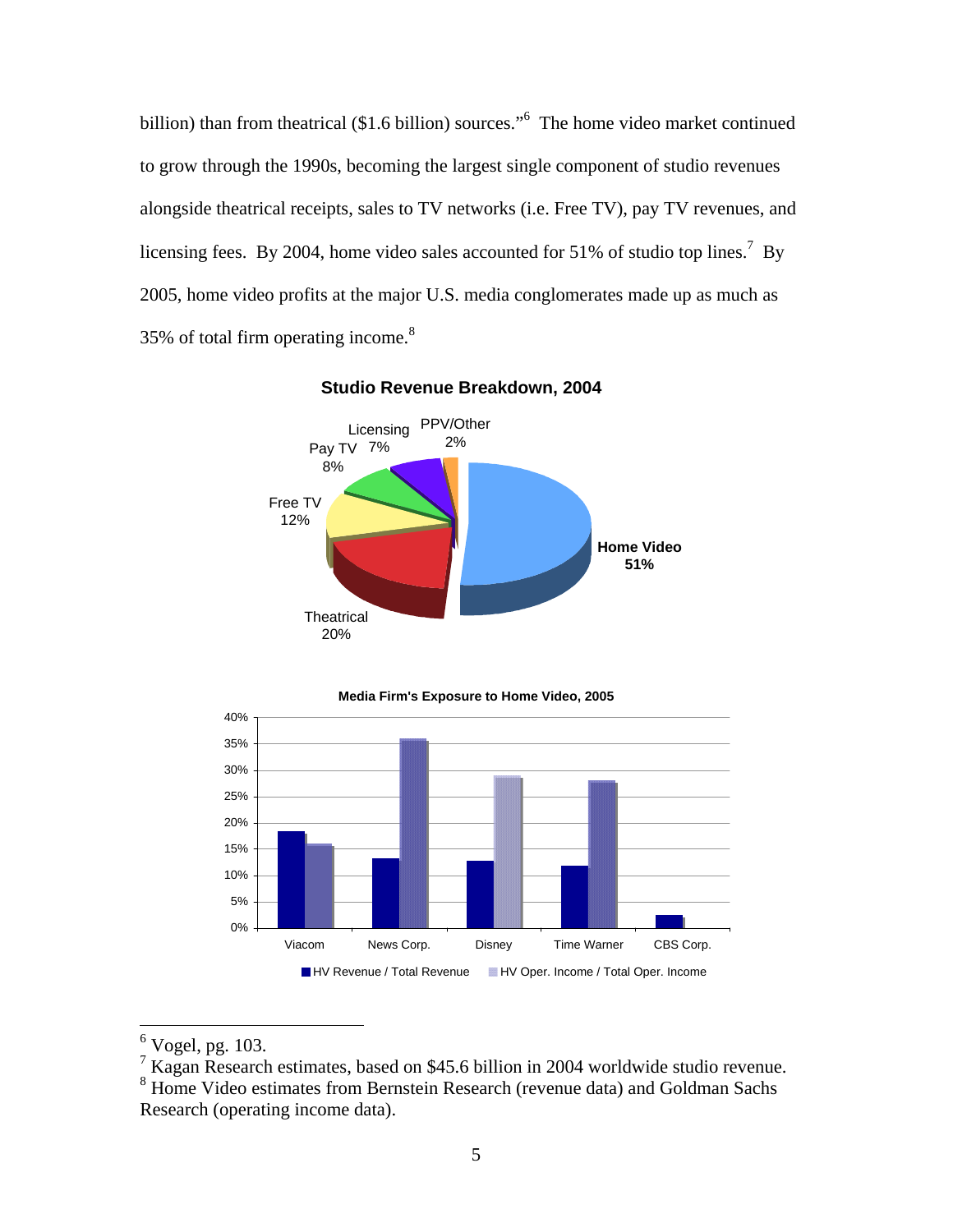During this period, Hollywood also began to shift its pricing model for home video products. In the late 1970s and through the 1980s, "rental pricing" meant that studios charged exorbitant prices (up to \$100 per VHS tape) to rental shops such as Blockbuster Video. These retailers would then loan the movie out as many times as possible in order to recoup their initial outlay and eventually turn a profit. The early 1990s ushered in the "revenue sharing" model, in which studios sold VHS tapes to the same retailers for far less (as low as \$5 per unit), but shared in the resulting rental revenues.

The DVD era of the late 1990s and early 2000s led to today's "sell-through" model. This system focuses on the consumer buy-to-own market rather than the video rental market. Studios charge retailers like Wal-Mart anywhere from \$10-\$30 per disc, and Wal-Mart then sells the products directly to consumers. These changes in pricing models have drastically affected consumer behavior. In fact, sell-through purchases now dominate rental purchases, making up over 70% of home video sales in 2005 (Exhibit 4). The emergence of the sell-through model also coincided with the decline in sales of prerecorded VHS tapes. Exhibit 5 illustrates the breakdown of all home video sales (sellthrough *and* rental) between DVD and VHS tapes, with the latter representing just 6% of 2005 home video revenues in the U.S.

#### **III. Rise of the DVD – The Hardware-Software Connection**

Sales of DVDs, like sales of VHS tapes, depend upon customers possessing the hardware equipment to view the content at home. Therefore, growth trends for discs should reflect growth patterns for DVD hardware (i.e. players), while trends for VHS

6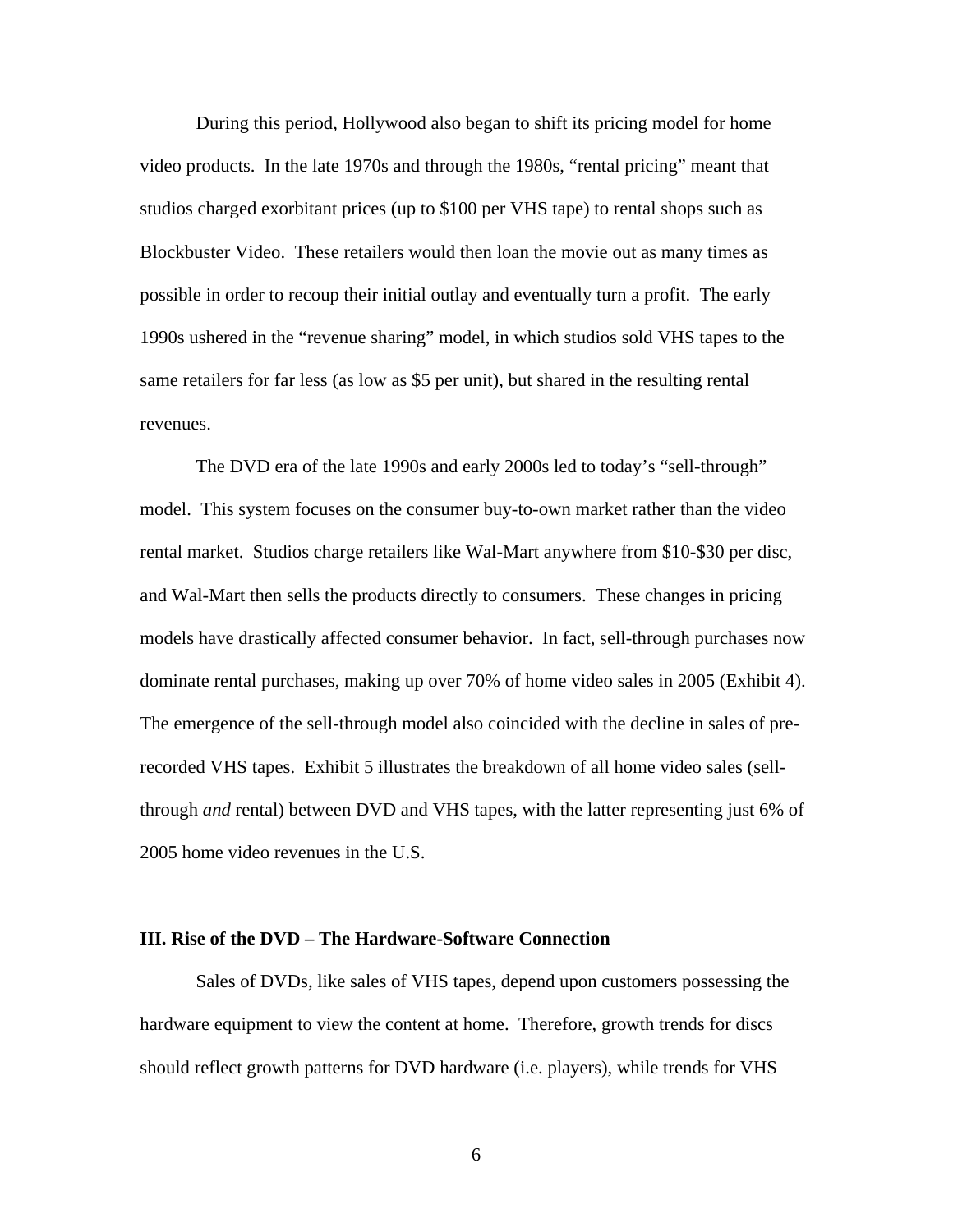tapes should mirror those for VCRs. Data from the Digital Entertainment Group<sup>9</sup> and Adams Media Research confirm this hypothesis, as the unit shipment and growth charts below indicate similar sell-through trends for DVDs/DVD players and VHS tapes/VCRs.





Western Conservative Superiors and the Conservative of the Conservative of the Conservative of Note: The charts above include sales data for DVDs from the Digital Entertainment Group (DEG). Figures include set-top and portable DVD players, Home-Theater-in-a-Box systems, TV/DVD and DVD/VCR combination players.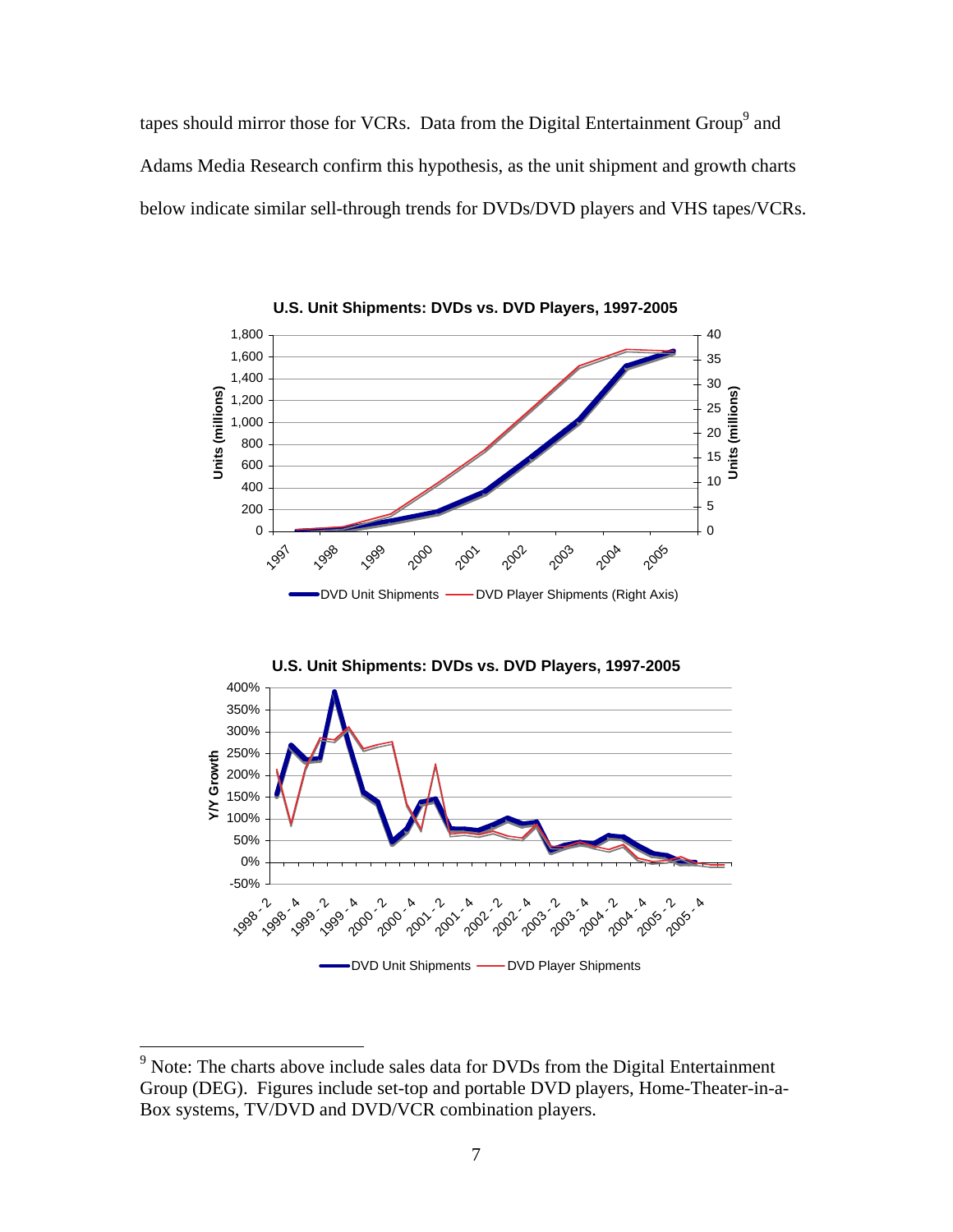

This link between software and hardware sales is prevalent for audio products as well. The chart below indicates that shipments of music CDs closely mirror shipments of CD players.<sup>10</sup> This makes intuitive sense, as both video and audio markets share similar characteristics of upfront hardware purchases followed by multiple software purchases. Furthermore, both products exhibit the hump-shaped growth curve common to consumer durables. This will be discussed further in section five.



 Data from the Recording Industry Association of America (CD units) and Consumer Electronics Association eBrain Market Research statistics (CD players).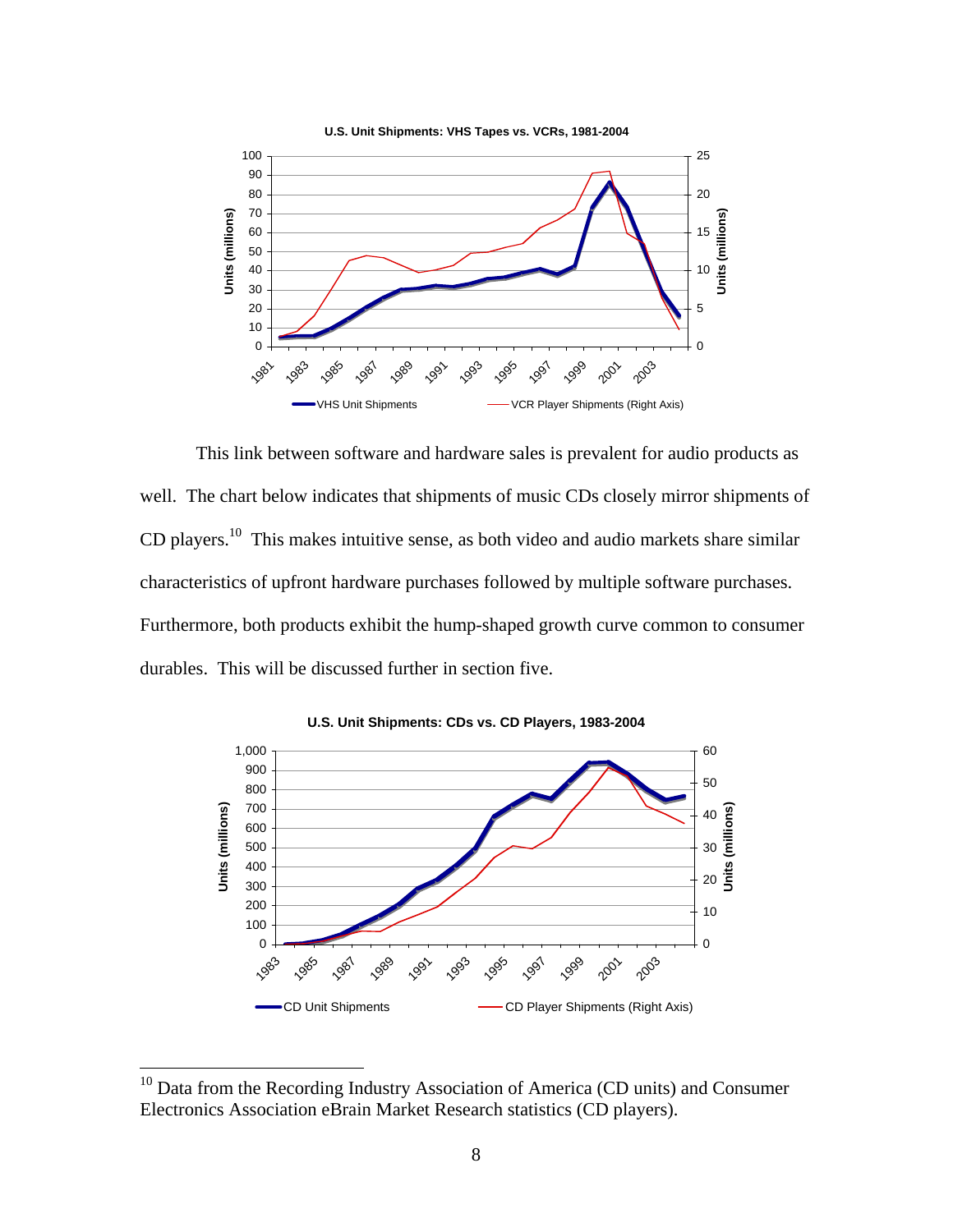#### **IV. Rise of the DVD – Historical Comparisons of Hardware Penetration**

Section 3 illustrated the close relationship between video players and discs, whereby hardware growth seemingly dictates the direction and magnitude of software growth. Therefore, Hollywood executives should be able to simply forecast sales of DVD players in order to gauge growth trends in DVD software.<sup>11</sup> Why, then, were so many of these same executives shocked when sales of DVD movies slowed dramatically in 2005?

 The answer lies in the remarkably rapid penetration of DVD players across the U.S. Few people could have predicted that DVD players would reach over 70% of American TV households a mere six years after commercial introduction. VCRs achieved this same penetration rate in twelve years, CD players required 14 years, cell phones 18 years, and PCs nearly a quarter century (below).<sup>12</sup>



 $11$  There is research that shows the reverse effect of complementarity between DVD software availability and subsequent DVD player purchases, most notably by Pinar Karaca-Mandic at University of California at Berkeley. Nevertheless, the relationship still stands between discs and players, whereby hardware sales and software sales move in tandem.

<u>.</u>

<sup>&</sup>lt;sup>12</sup> Data from Consumer Electronics Association eBrain Market Research statistics.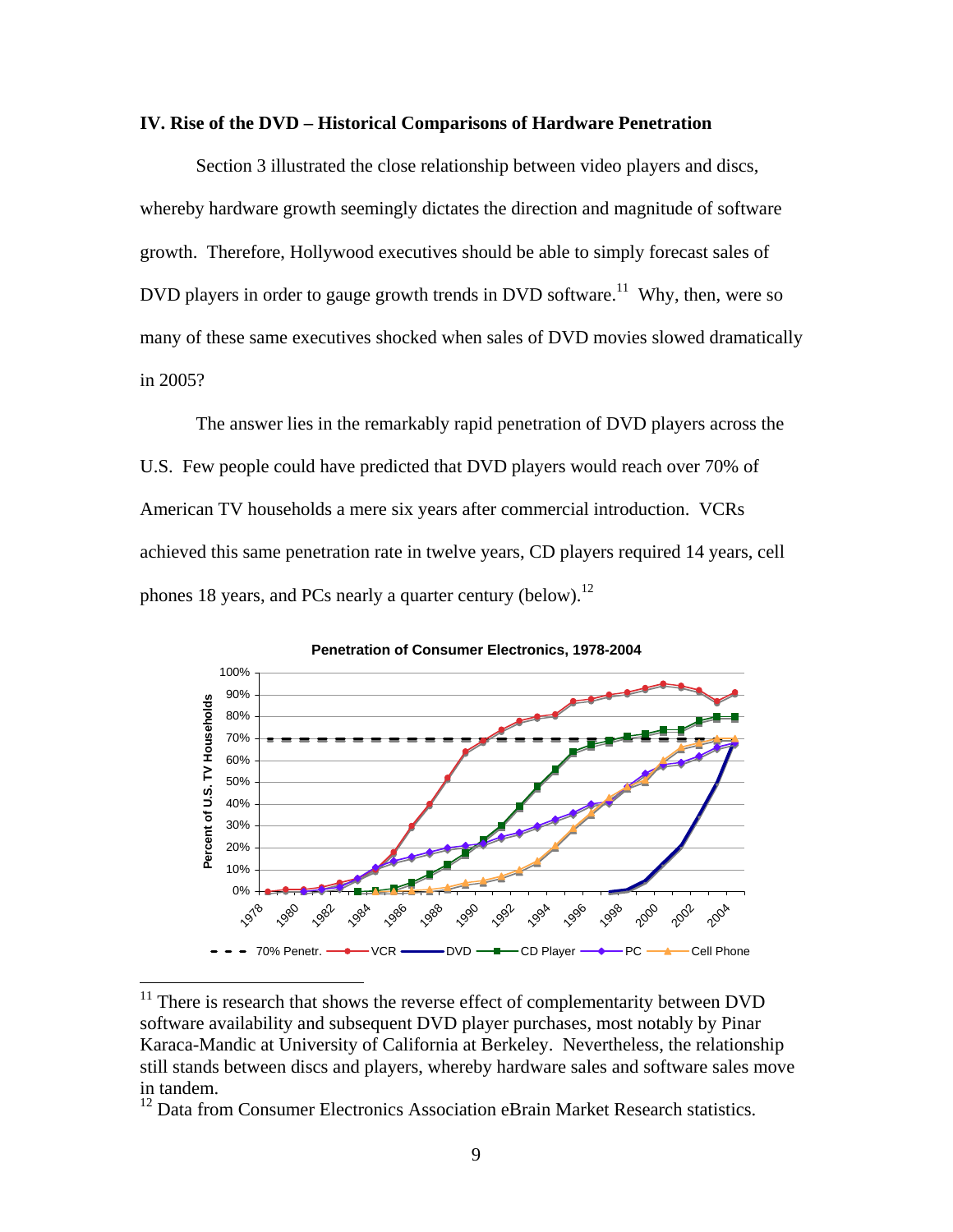The FCC compiled a similar chart of consumer product penetration, dating back to 1876 (Exhibit 6). It is important to note that since the mid- $20<sup>th</sup>$  century, rates of penetration have increased steadily for new or replacement technologies, a topic that will be addressed in section five. Although DVD players are not included in the FCC chart, there is no other consumer product that matches DVD's 70% penetration in seven years. Furthermore, no other product has moved up the lower segment of the penetration curve as quickly as DVD players. Exhibit 7 shows that DVD hardware was in 25% of U.S. homes just 5 years after the technology was *invented*, displaying an outstanding rate of growth early in the product life cycle. A consumer survey conducted in December 2005 by IPSOS Public Affairs showed that DVD Players are now in over 80% of U.S. homes, eclipsing cell phone and PC penetration (below).



**Consumer Electronics Penetration, Dec. 2005**

There are numerous reasons for the rapid penetration of DVD hardware, such as inclusion of DVD players in PCs and gaming consoles, an easy-to-grasp technology transition from VCRs, and rapidly falling prices for the players themselves. Various research models address these issues and shed light on the factors behind general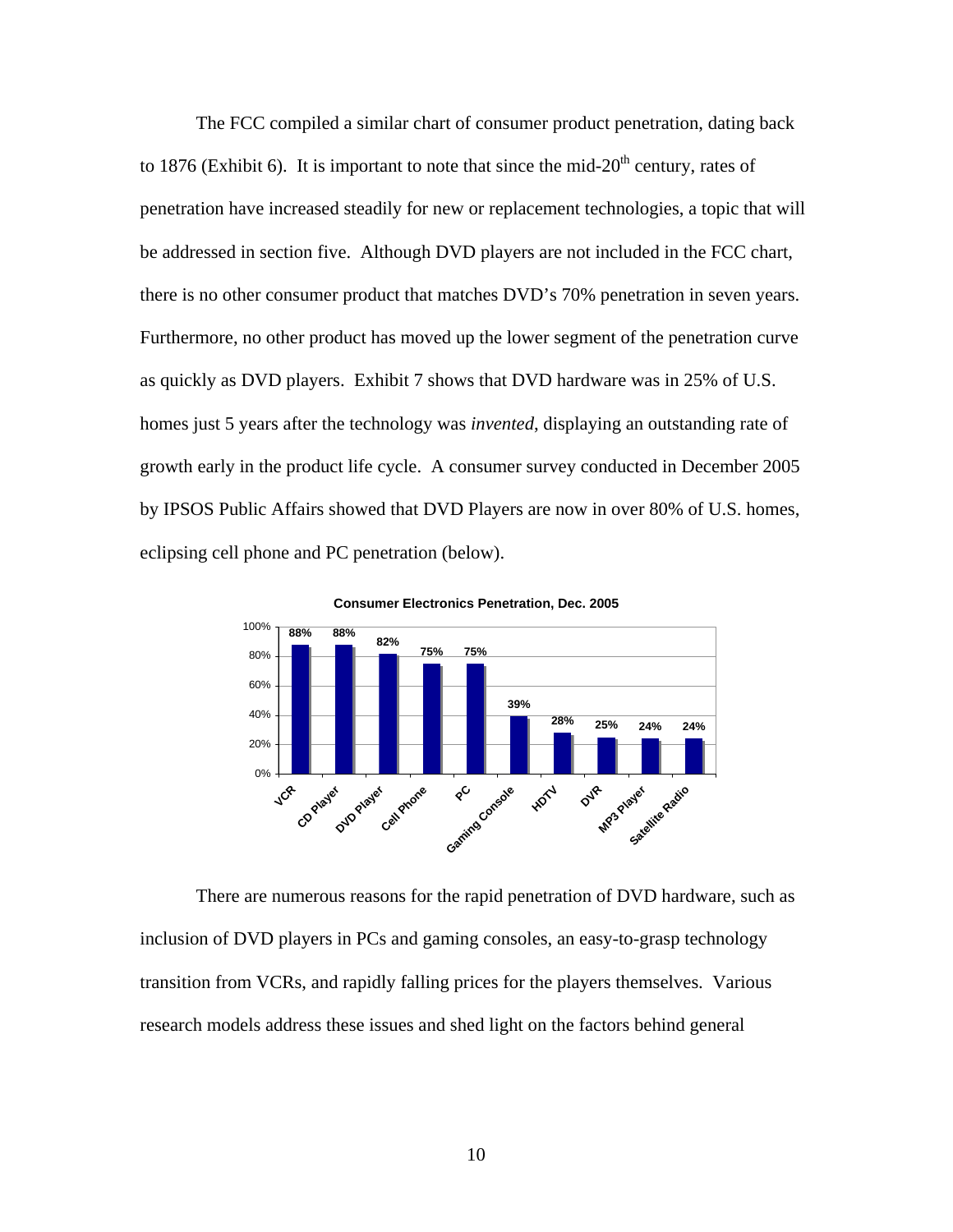consumer product growth. The next section presents academic insights to explain the meteoric rise of the DVD, while also offering a glimpse into the future of the format.

### **V. Rise of the DVD – Academic Models**

### Everett Rogers and Innovation Diffusion

The most well known research on technological adoption comes from Everett Rogers, who published his first edition of *Diffusion of Innovations* in 1962. In this book, Rogers formalized the theory that technological innovations spread through society in an S-Curve of cumulative adoption. Various consumer groups along this curve are categorized as innovators, early adopters, early majority, late majority, or laggards, based on their time of adoption and personal characteristics (below).



**S-Curve of Cumulative Adopters** 

 The S-Curve model not only identifies adopter groups, it also provides insights into product growth over the course of the life cycle. For example, the S-shaped curve of adoption "takes off" in the range of 10-20 percent adoption. Rogers identifies this segment as the "heart of the diffusion process," after which point it is often impossible to stop further spread. Conversely, diffusion growth slows in the 70-80 percent range, as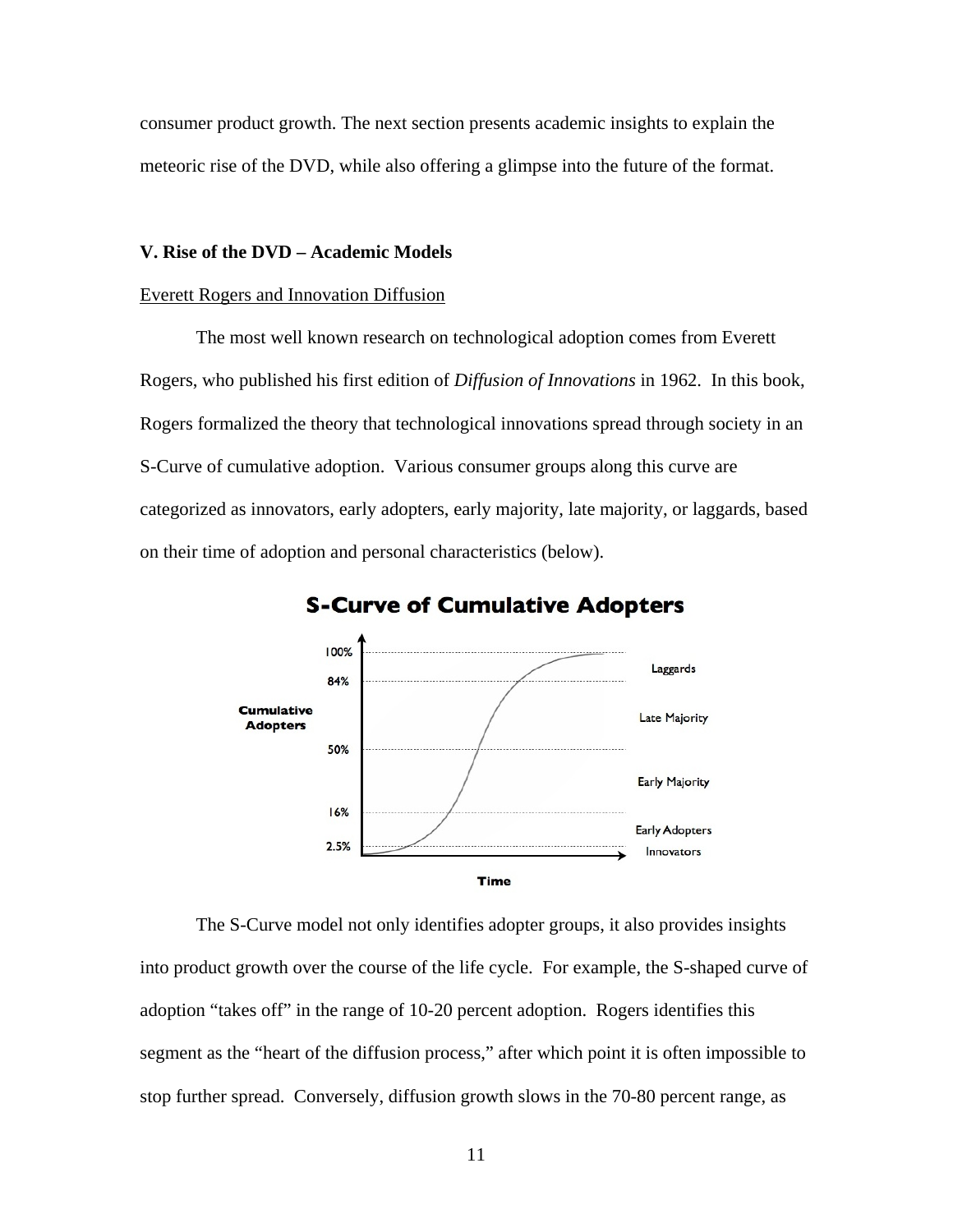fewer remaining individuals adopt the innovation. These theories are consistent across numerous consumer products, and modern research confirms that, "U.S. consumer adoption rates begin to flatten dramatically at penetration levels between 65% and  $80\%$ ."<sup>13</sup>

Rogers also conducted research that examined rates of adoption, defined as "the relative speed with which an innovation is adopted by members of a social system."<sup>14</sup> This rate is typically measured by the number of people who adopt a product each year, and it serves as an indicator of the steepness of the adoption curve for a particular innovation. Rogers' writings indicate five variables that explain "from 49-87 percent of the variance in adoption rates": relative advantage, compatibility, complexity, trialability, and observability. These variables are classified under the title Perceived Attributes of Innovations, and DVD player technology scores highly across all these categories. Rogers also offers four additional variables, including type of innovation-decision, communication channels, nature of social system, and extent of change agents' promotion efforts. Again, DVDs score well in all these areas that display a linear relationship to rate of adoption (Exhibit 8).

#### The Bass Model

Professor Frank M. Bass from Purdue University used Rogers' insights to develop a quantitative product growth model for consumer durables. First proposed in 1969, the model identified two adopter categories; imitators, who are influenced by word-of-mouth communication (internal influence), and innovators, who are influenced by mass media

 $13$  Nathanson, pg. 4.

 $14$  Rogers, pg. 206.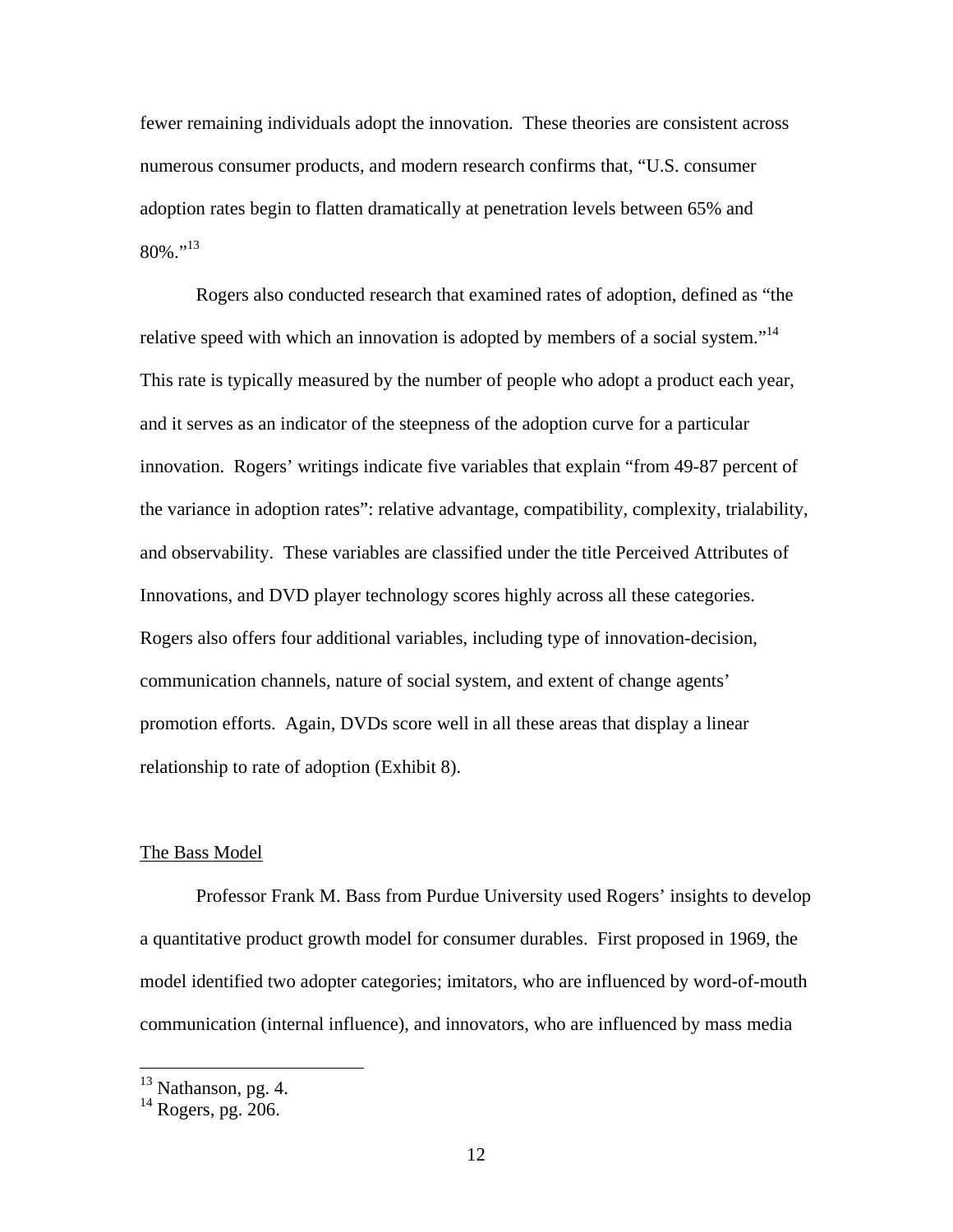communication (external influence). The Bass Model converts this concept to a quantitative form, in which each influence is represented by a variable. The former variable is referred to as the "coefficient of imitation" while the latter is referred to as the "coefficient of innovation."

This model has been used to accurately predict and explain product growth trends over the past 40 years. Critics claim that Bass' work is overly simplistic, as it considers only two adopter categories and uses past data for comparable products as the basis for future predictions. Nevertheless, the Bass Model illustrates a growth pattern (Exhibit 9) very similar to that proposed by Rogers and entirely consistent with the eight years of data available from the DVD hardware industry.

#### The Takeoff Model

Research by Professor Peter Golder (NYU Stern School of Business) and Gerard Tellis (USC Marshall School of Business) provides additional insight into rates of product adoption. Their "takeoff model" predicts the distinct point in the product life cycle at which the transition occurs from introductory stage to growth stage. This is represented as an elbow-shaped discontinuity in the sales curve, typically with an "average sales increase of over 400%." This feature is often ignored in diffusion models, which tend to depict adoption of new consumer durables with smooth curves. As mentioned earlier, Everett Rogers made brief reference to this phenomenon, broadly characterizing product takeoff as the time between 10-20 percent penetration.

13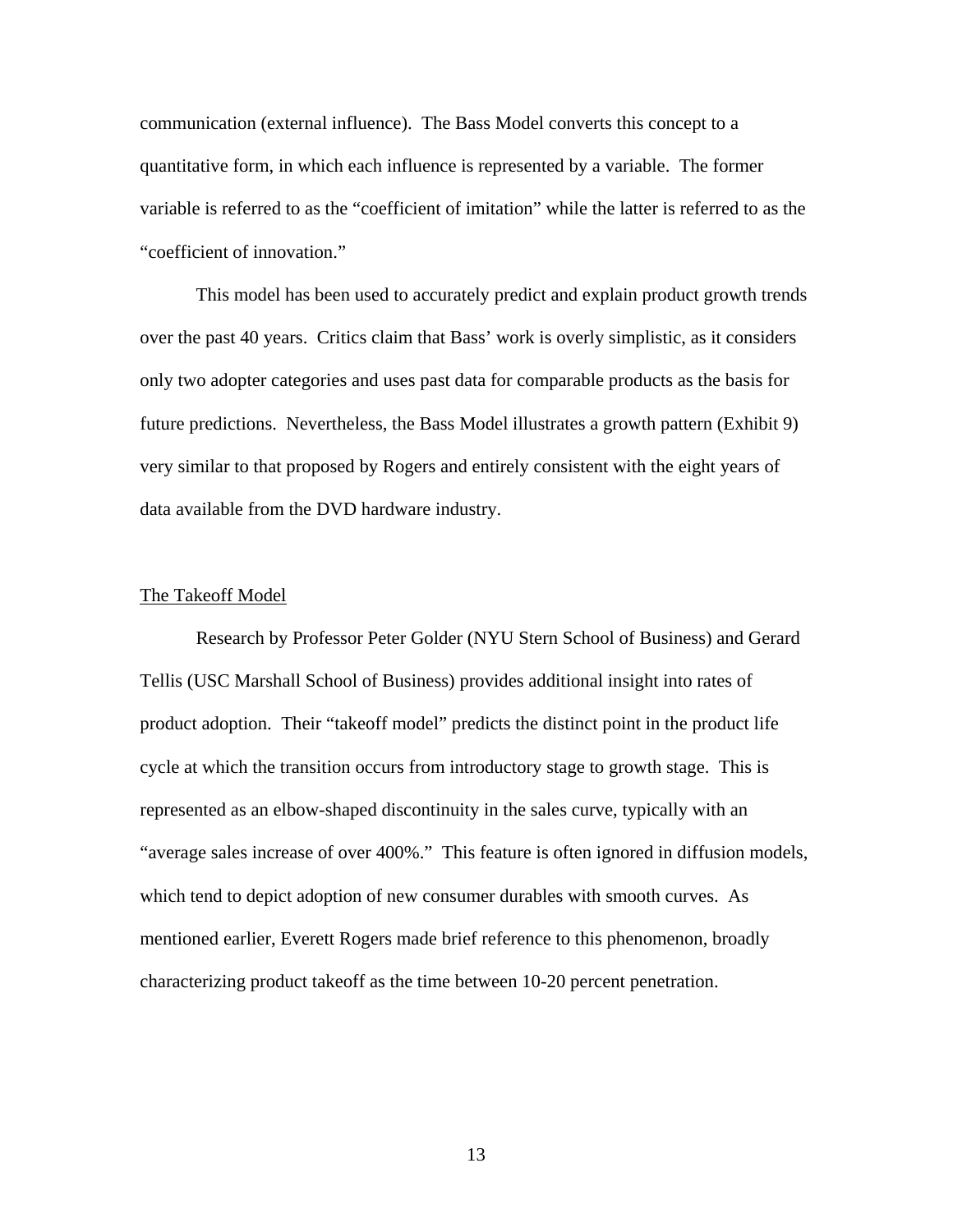By following Golder and Tellis' model, we can show that DVD player takeoff occurred in early 1999, just two years after commercialization and at a rate far greater than takeoff for VCRs (below).15



**U.S. Product Takeoff: DVD Players vs. VCRs**

In fact, DVD player sales have far outpaced historical sales averages for new

consumer durables, as calculated by Golder and Tellis (below).<sup>16</sup>



**Average Sales History of Really New Consumer Durables**

<sup>&</sup>lt;sup>15</sup> Data from Consumer Electronics Association eBrain Market Research statistics.

<sup>16</sup> Golder P. and G. Tellis. (2004, Vol. 23, No. 2), pg. 213.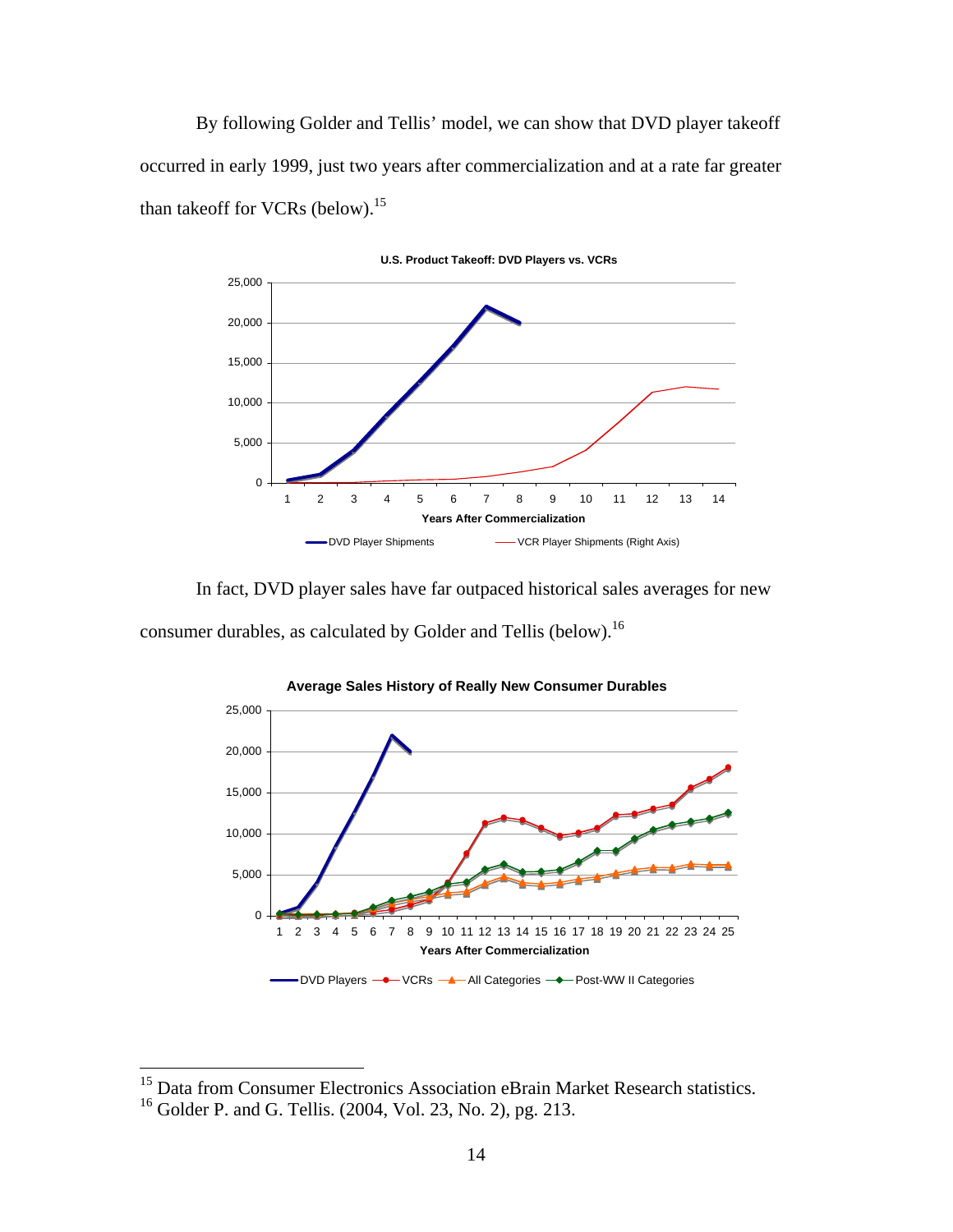Two years following commercial introduction, DVD hardware shipments eclipsed 500,000 units per quarter at a growth rate of 300% on a year-over-year basis. By comparison, Golder and Tellis found that the average time to takeoff for 16 post-World War II categories is six years. To understand DVD's rapid movement into the growth stage, it is important to examine the primary drivers of takeoff. The research identifies three primary independent variables (price, year of introduction, market penetration) and two control variables (product-specific characteristics and economic conditions). As in the Rogers model, we find that DVD technology exceeds the averages for each of these variables, leading to a remarkably early and strong takeoff for the product (Exhibit 10).

#### Evolving Process Model for new Product Sales

 The three previous academic models explained rates of hardware adoption in the U.S., however it is worth examining a relatively unrelated theory that applies to DVD software purchasing. Rather than confront the early growth segment of the life cycle, Professor Peter Fader at Wharton considers repeat purchases that occur after consumers gain more experience with a product. This evolving process model assumes that consumers become more regular in their buying behavior over time, moving from an initial stage of exponential purchasing to a steady state. While Fader's model deals primarily with the regularity of timing between purchases, there is significant evidence that also shows a decrease in buying frequency for DVDs.

 A USA Today article from early 2005 claimed, "if you look at the average number of DVDs bought by the DVD homes, the peak of 25 was in 1998; the past few

15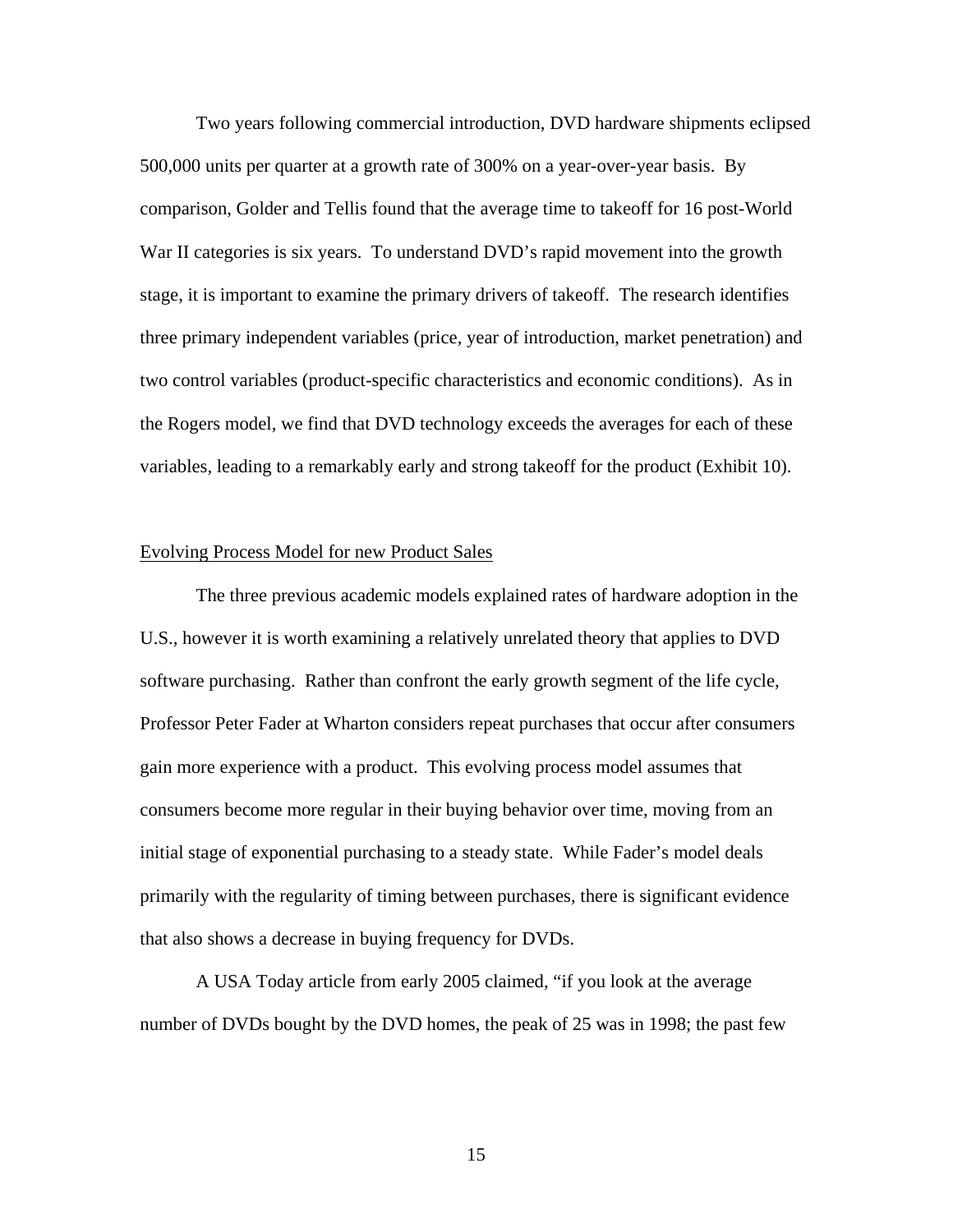years it has been about 15."17 According to Dan Ernst, a media analyst with Soleil Securities, in 1999 the average owner of a DVD player was buying 20 DVDs each year. By mid-2005, he wrote that the number had dropped to about 14 DVDs sold per household per year.<sup>18</sup> Holly Wagner, senior editor with Home Media Retailing, offered anecdotal evidence, "Now that everyone has a DVD player, they aren't rushing out to buy the first of everything."<sup>19</sup>

It appears that as the market matures for DVD players, household purchasing of DVDs has cooled as the novelty and excitement of technological adoption wears off.

### **VI. The Next S-Curve?**

 Movie studios and home video executives are beginning to realize that the golden goose of DVD is near its end. Scott Hettrick, editor-in-chief of trade publications Video Business and DVD Exclusive said it best, "The DVD market matured much more quickly than anyone expected...there is little growth left.<sup> $,20$ </sup> DVD hardware sped up the diffusion S-Curve more quickly than any other consumer product in American history. As a result, sales of DVD players and discs came to a screeching halt well before the industry predicted. Perhaps the largest factor, as described in Golder and Tellis' takeoff model, was falling prices for hardware (below) that spurred rapid adoption in the U.S. In their follow-up research, $^{21}$  the two professors found significant evidence that product

 $17$  Snider, M. (2005, January 5). DVD Continues Spinning Success. USA Today.

<sup>&</sup>lt;sup>18</sup> Fost, D. (2005, September 5). Consumers Changing DVD Buying Habits. *San* 

*Francisco Chronicle.* 

<sup>&</sup>lt;sup>19</sup> Same as above.

 $^{20}$  Snider, M. (2006, January 4). Video Slips as DVD Market Matures; Hopes Pinned on 'High-Def.' *USA Today*. 21 Golder P. and G. Tellis. (2004, Vol. 23, No. 2), pg. 213.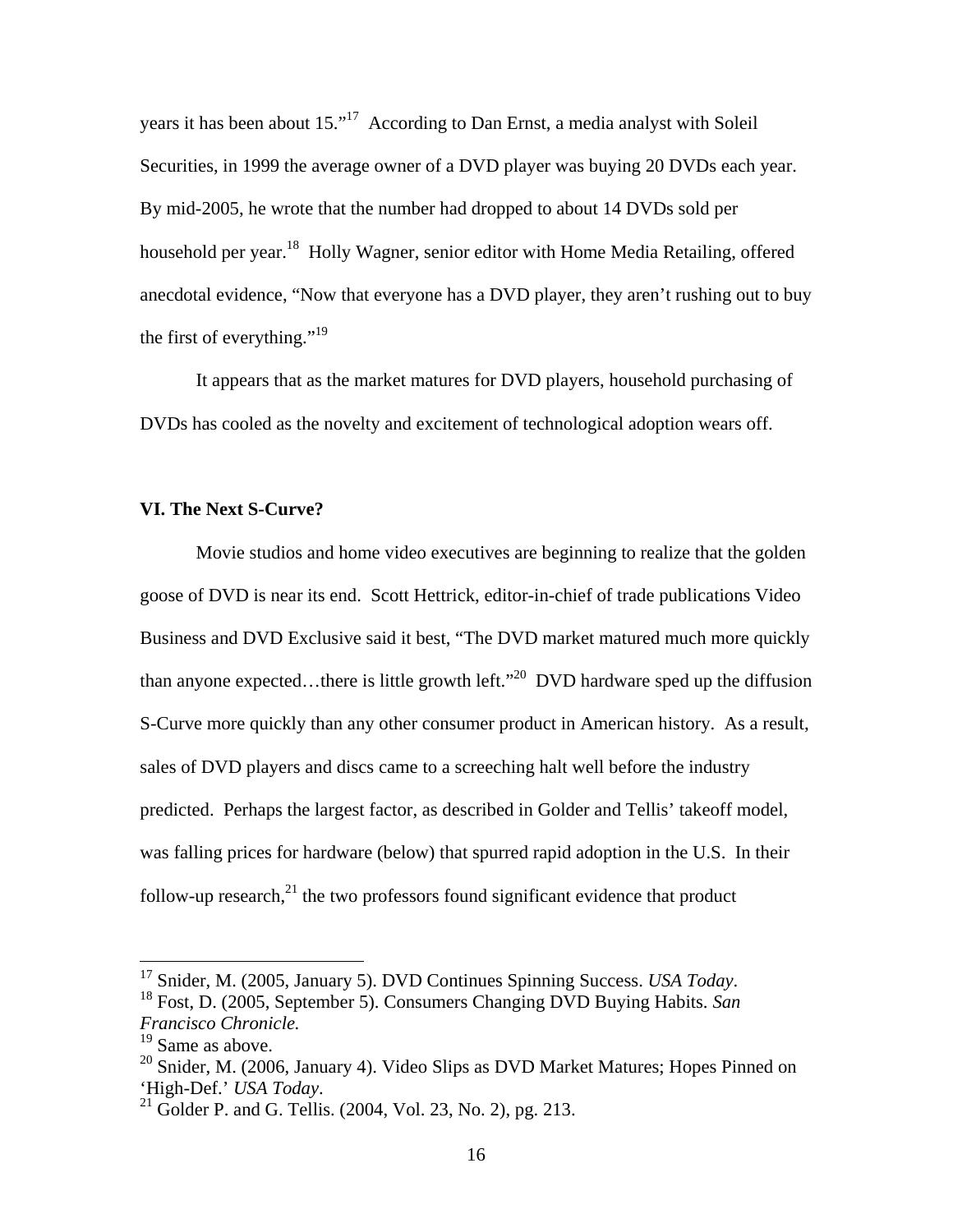slowdown is positively correlated with adoption, specifically that "every 1% increase in penetration is associated with a 3.9% increase in the probability of a slowdown.<sup> $22$ </sup> As Mr. Hettrick stated in early 2006, "The industry shot itself in the foot by lowering DVD prices too much and too quickly."





 Golder and Tellis' work on product slowdown has other important implications for the fading future of the DVD business. The researchers discovered that products with large sales increases at takeoff tend to have larger sales declines at slowdown, an ominous portent for DVDs. Additionally, the two found that leisure-enhancing products (e.g. DVD players, color TVs, VCRs) have a negative effect on the duration of the growth stage.

The multi-billion dollar question in Hollywood is, of course, what's next? Online downloads and pay-per-view purchasing offer a glimpse into a disc-less future, but the industry is placing its high-growth bets on High Definition DVD. This upgrade to

1

 $22$  Golder and Tellis define slowdown as the first year, of two consecutive years after takeoff, in which sales are lower than the highest previous sales. Although this point has not yet arrived for the DVD industry, it could very well occur in 2007 or 2008.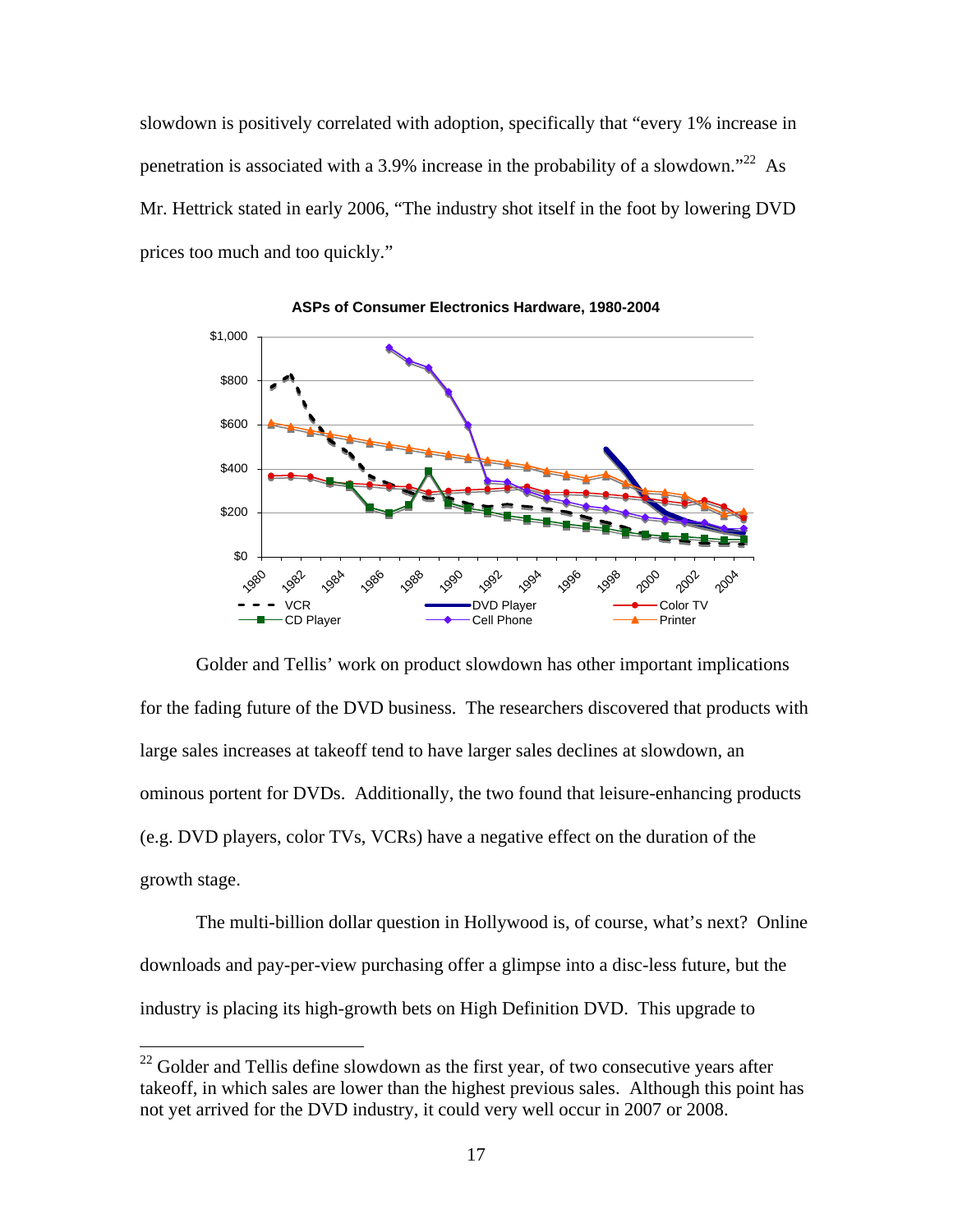existing DVD technology offers increased storage space that allows for even higherresolution video and a wealth of additional content, in addition to superior profit margins.

However, as this paper illustrates, there are numerous variables that affect the success of a new consumer product. Companies must work together to introduce a technology that possesses Rogers' key ingredients and has strong takeoff potential. At the same time, content producers and hardware manufacturers should avoid excessive supply-side increases that lead to rapid price reductions and shorter product life cycles. On a positive note, recent research into new product development identified demand growth as a second leading factor in successful launches.<sup>23</sup> Agarwal and Bayus found that, "outward shifting supply *and* demand curves lead to market takeoff." Thus, firm entry and activity geared towards increasing product quality may be just as important as price declines in determining success. This is certainly good news for product managers, and it suggests that, "sales growth does not have to necessarily come at the expense of compressed profit margins."

If the home video industry can strike the right balance between innovation and supply-side management, perhaps there is another round of growth ahead. Just in time to replace the relatively young – yet faltering – DVD.

 $^{23}$  Agarwal, R. and B. Bayus.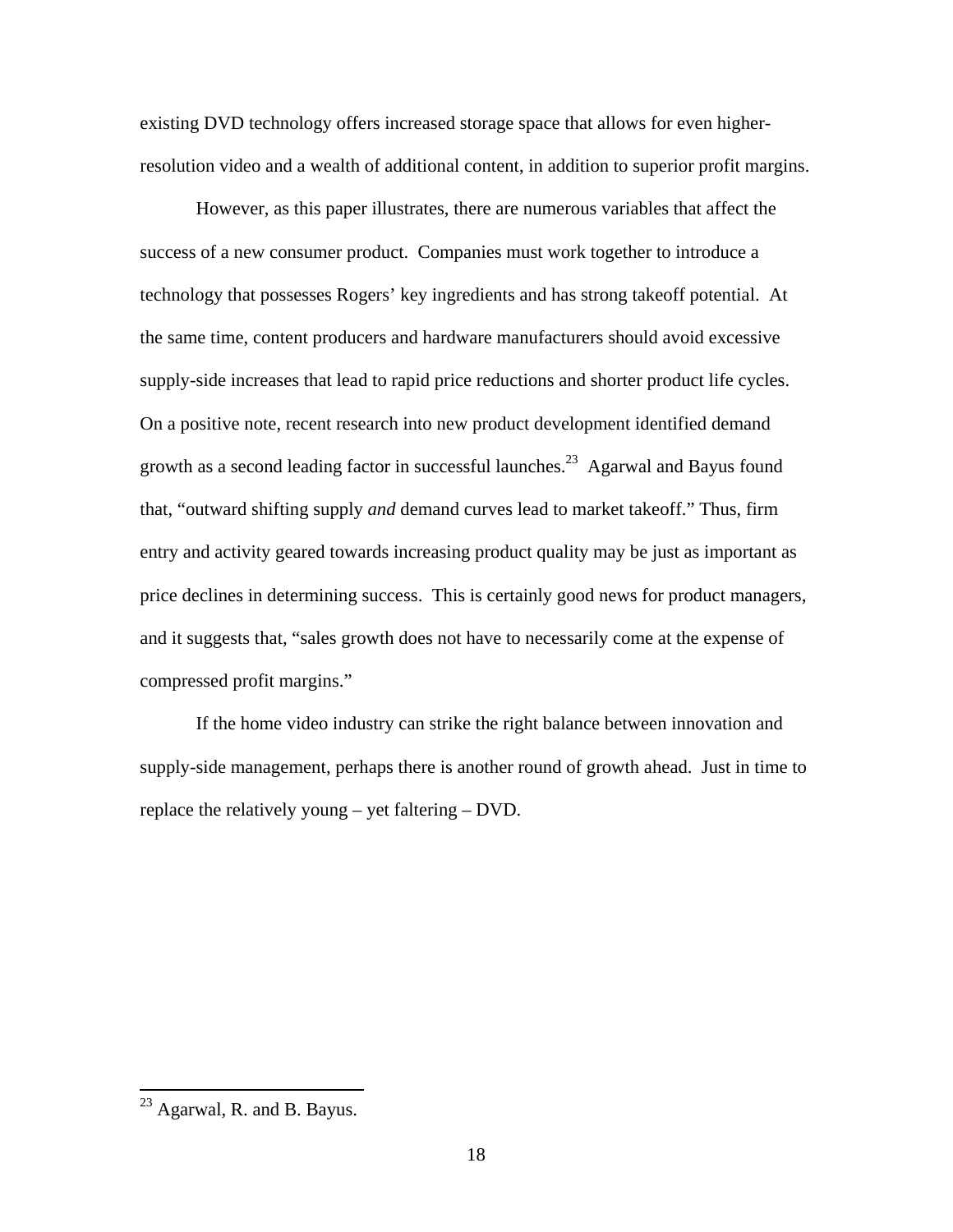

Source: ICR CENTRIS Omnibus Survey (conducted 11/11/05-11/16/05) Base used is total digital cable households where Video-On-Demand is available





Source: Nielsen Media Research, Adams Media Research, Video Store Magazine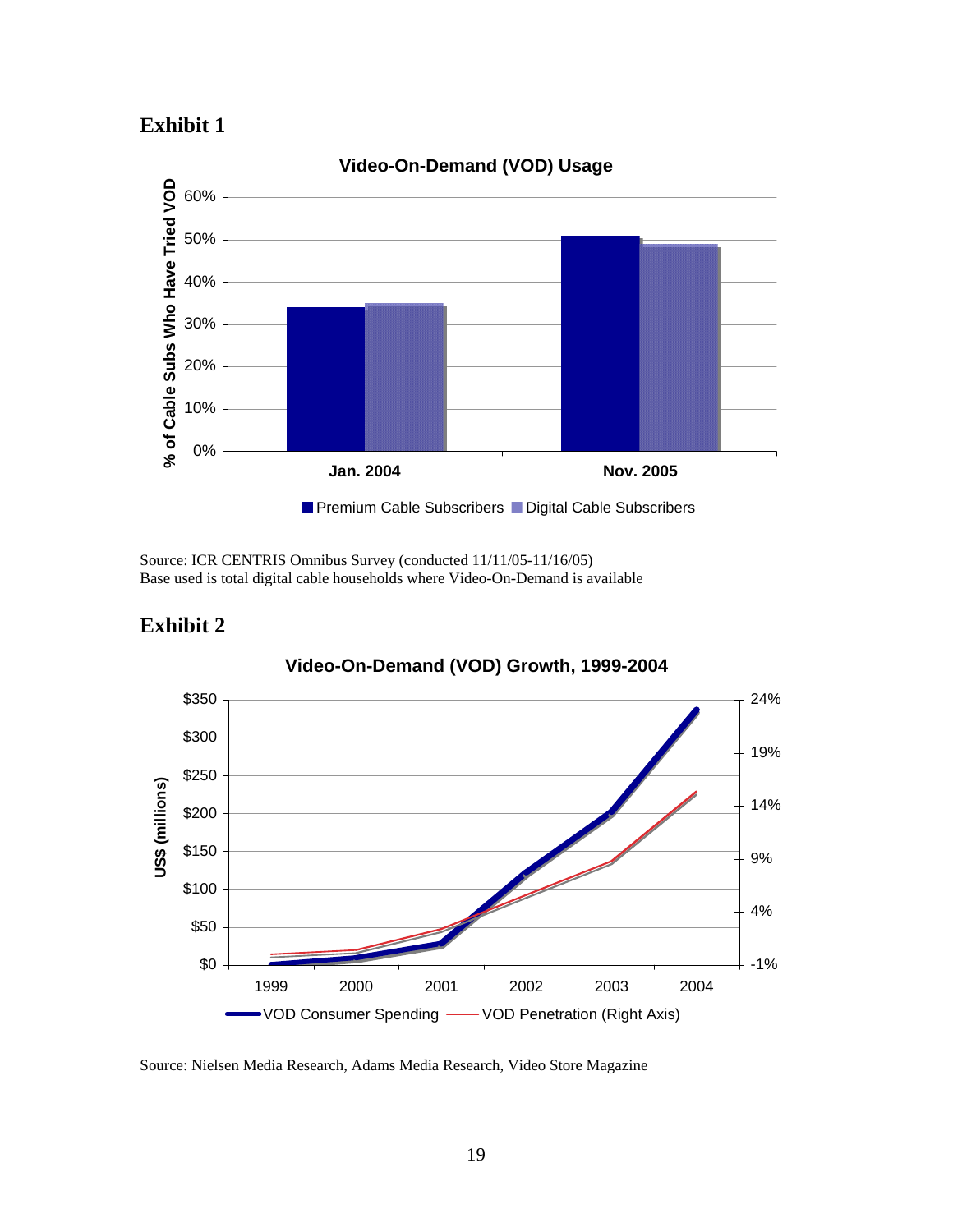

Source: Netflix company data

### **Exhibit 4**



**U.S. Home Video Sales: Sell-Through vs. Rental, 2001-2005**

Source: The Digital Entertainment Group, 2006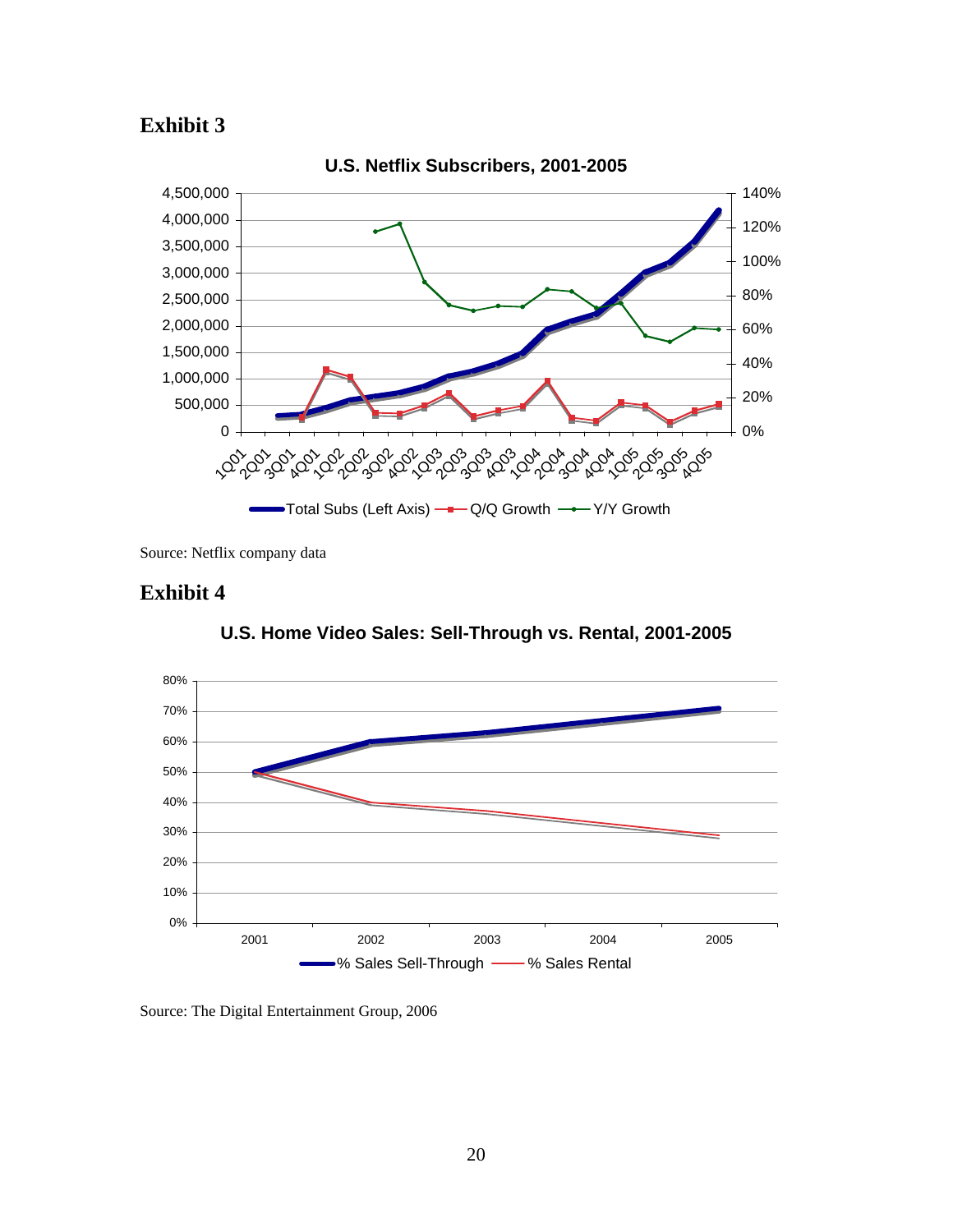

**U.S. Home Video Sales: DVD vs. VHS, 2001-2005**

Source: The Digital Entertainment Group, 2006





Source: For "households" (1876-1900) and "homes with electricity" (1908-11, 1913-16, 1918-20), FCC staff estimates based on Census Bureau information. For CD players, Consumer Electronics Manufacturers Association data (June 1999). For Direct Broadcast Satellite, THE SATELLITE REPORT 1999, by Global Satellite Research, C.E. Unterberg, Towbin (1999). For all other data, STATISTICAL ABSTRACTS OF THE UNITED STATES, by US Department of Commerce, Bureau of the Census (1972, 1974, 1976, 1978, 1979, 1982-83, 1987, 1989, 1990, 1992, 1995, 1997, 1998) and HISTORICAL ABSTRACT OF THE UNITED STATES: FROM COLONIAL TIMES TO 1970, by US Department of Commerce, Bureau of the Census (1975).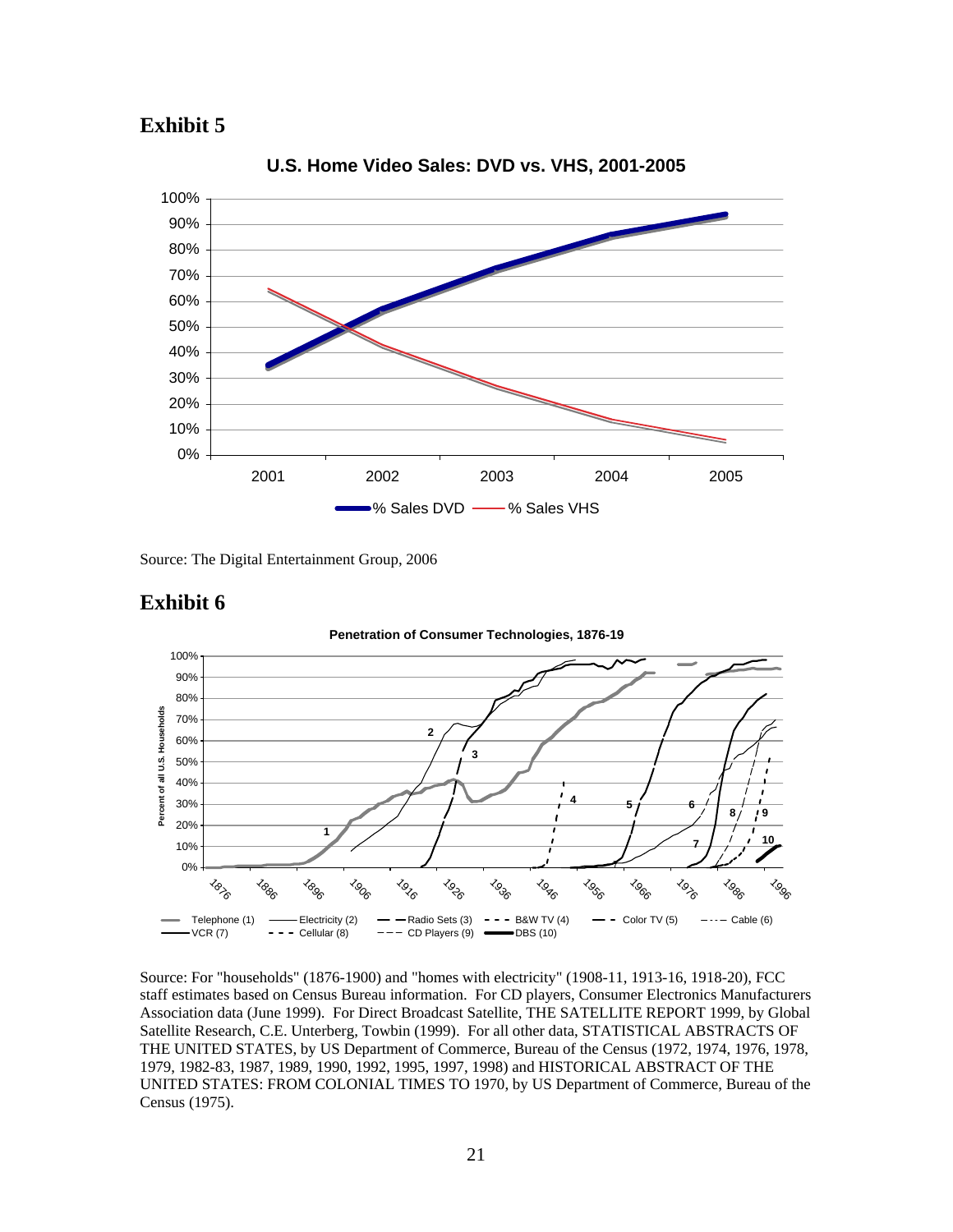

**Penetration Rates of Popular Technologies, from Time of Invention**

Source: Federal Reserve Bank of Dallas, Consumer Electronics Association

### **Exhibit 8**

|                                                                       | Variables Determining the Rate of Adoption of Innovations                                                                                                                                                                                                                                                                          |  |  |
|-----------------------------------------------------------------------|------------------------------------------------------------------------------------------------------------------------------------------------------------------------------------------------------------------------------------------------------------------------------------------------------------------------------------|--|--|
|                                                                       | DVD Diffusion in the U.S.                                                                                                                                                                                                                                                                                                          |  |  |
| <b>I.</b> Perceived Attributes of Innovation<br>1. Relative advantage | Substantial benefits over analog technology: improved sound and<br>picture, more content, fast scene selection, smaller physical footprint.<br>Economic benefit of falling prices for players and discs over time,<br>becoming even cheaper than VCRs and VHS tapes.                                                               |  |  |
| 2. Compatibility                                                      | Single format for DVD reduced consumer confusion and facilitated<br>production of hardware and peripherals (i.e. avoided costly VHS-<br>Beta war). DVD falls neatly within the home entertainment product<br>landscape and is compatible with American beliefs regarding<br>technological innovation and improved quality of life. |  |  |
| 3. Complexity                                                         | Relatively easy to understand and use. DVDs are also very similar in<br>function to preceding analog VCR technology (i.e. playback, FF,<br>Rewind, etc).                                                                                                                                                                           |  |  |
| 4. Trialability                                                       | Wide range of trial options, including friends, neighbors, and<br>electronics stores.                                                                                                                                                                                                                                              |  |  |
| 5. Observability                                                      | Benefits of DVD innovation are clearly observable, in the form of<br>drastically improved video resolution, quick access to content, and<br>superb sound.                                                                                                                                                                          |  |  |
| <b>II.</b> Type of Innovation-Decision                                | Individual, optional purchase decision does not require groups or<br>higher authority.                                                                                                                                                                                                                                             |  |  |
| <b>III.</b> Communication Channels                                    | Well organized mass media channels plus widespread interpersonal<br>communication (i.e. word of mouth).                                                                                                                                                                                                                            |  |  |
| <b>IV.</b> Nature of the Social System                                | Technologically advanced, with highly interconnected communication<br>network.                                                                                                                                                                                                                                                     |  |  |
|                                                                       | V. Extent of Change Agents' Promotion Efforts Coordinated advertising and marketing from electronics and<br>entertainment industries.                                                                                                                                                                                              |  |  |

Source: Everett Rogers *Diffusion of Innovations*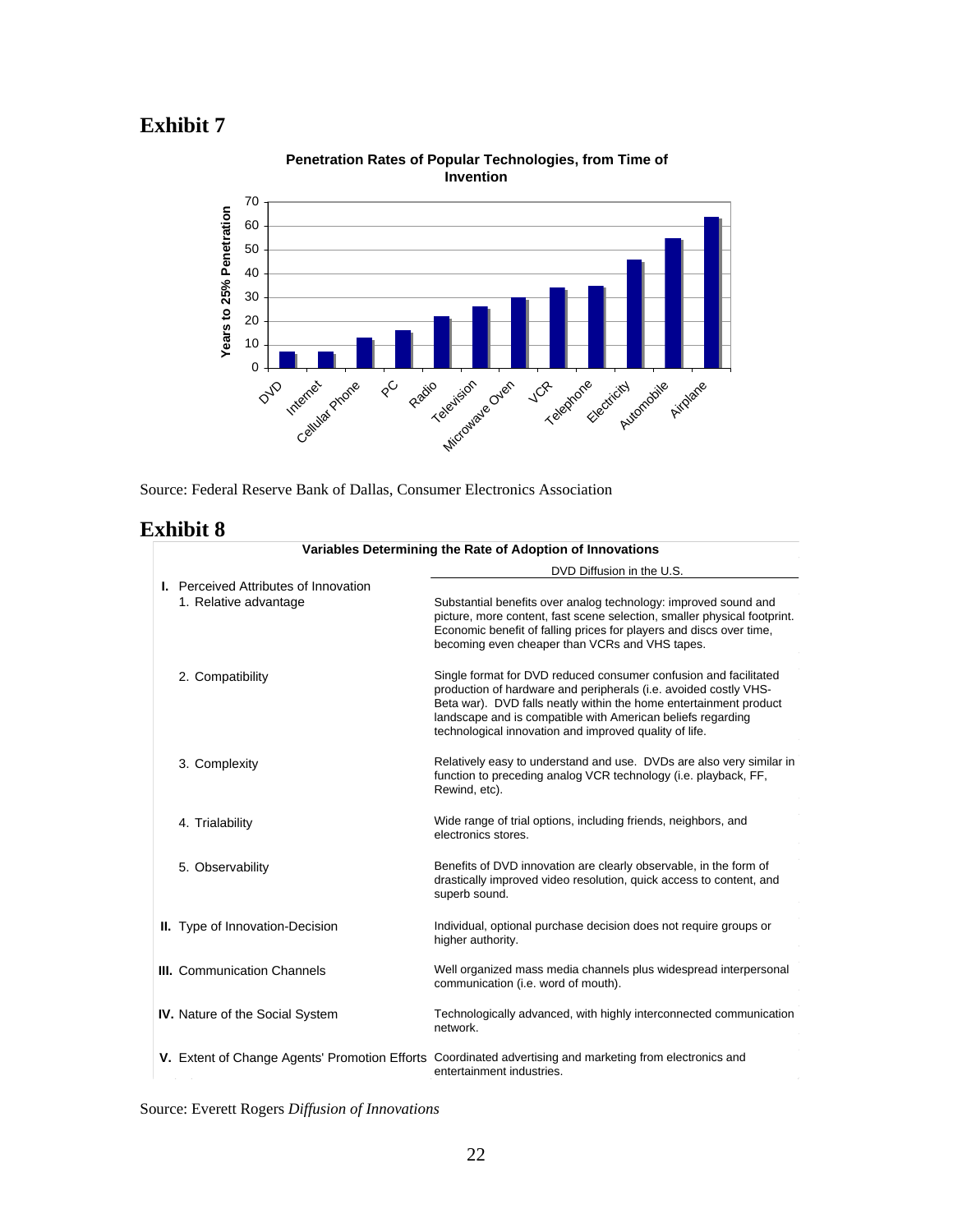### **Bass Model Formulation**

Cumulative number of adopters =  $N_{_t}=N_{_{t-1}}+p(m-N_{_{t-1}})+q$ *N*<sub>t−1</sub> *m*  $(m - N_{t-1})$ 

 $m$  = number of people who will adopt (i.e. total market size)

*N(t-1)* = number who have already adopted at a point in time *t* 

 $p =$  tendency to adopt (coefficient of innovation – external factors such as media coverage)  $q$  = likelihood of adoption (coefficient of imitation – internal factors such as word of mouth/social contagion)



Source: Mahajan, V., Muller, E., & Bass, F.M. (1990, Vol. 54, No. 1). New Product Diffusion Models in Marketing: A Review and Directions for Research. *Journal of Marketing*, pg. 4.

# **Exhibit 10**

| <b>Variables Determining Takeoff</b> |                                        |                                                                                                                                                                                                                                                                                                                       |                                                     |                                                                                              |  |  |  |
|--------------------------------------|----------------------------------------|-----------------------------------------------------------------------------------------------------------------------------------------------------------------------------------------------------------------------------------------------------------------------------------------------------------------------|-----------------------------------------------------|----------------------------------------------------------------------------------------------|--|--|--|
|                                      | Independent Variables<br>1. Price      | <b>Golder &amp; Tellis Comments</b><br>"Probably the single most important factor." To standardize                                                                                                                                                                                                                    | Average Takeoff<br>Price = $63\%$ of                | <b>DVD Takeoff</b><br>Price = $58\%$ of                                                      |  |  |  |
|                                      |                                        | measurements of price, G&T divided the price of each product in introductory<br>each period by that product's initial price.                                                                                                                                                                                          | price.                                              | introductory<br>price.                                                                       |  |  |  |
|                                      | 2. Year of Introduction                | G&T posit that the introductory stage of the product life cycle is<br>shortening over time, and takeoff occurs earlier than in the past.<br>Thus, they expect year of introduction to be positively correlated<br>with takeoff.                                                                                       | Time from<br>introduction to<br>takeoff = $6$ years | Time from<br>introduction to<br>take of $f = 2$ years                                        |  |  |  |
|                                      | 3. Market Penetration                  | Defined as the percentage of households that have purchased<br>the new product. Everett Rogers' research on diffusion<br>indicates a distinct threshold (2.5%) at which products move to<br>mass market. Plus, availability of complementary products implies<br>relationship between market penetration and takeoff. | Penetration at<br>takeoff = $1.7\%$                 | Penetration at<br>takeoff = $2.1\%$                                                          |  |  |  |
|                                      | <b>II.</b> Control Variables           |                                                                                                                                                                                                                                                                                                                       |                                                     |                                                                                              |  |  |  |
|                                      | 1. Product-Specific<br>Characteristics | These include type of product (leisure, time-saving, electronic<br>good) and whether sales depend on externalities such as<br>software.                                                                                                                                                                               | Not significant                                     | DVD is an<br>electronic good                                                                 |  |  |  |
|                                      | 2. Economic Conditions                 | These include GNP, total number of households, consumer<br>sentiment.                                                                                                                                                                                                                                                 | Not significant                                     | Strong GDP<br>growth, budget<br>surplus, and high<br>consumer<br>sentiment may be<br>factors |  |  |  |

Source: Golder and Tellis "Will It Ever Fly? Modeling the Takeoff of Really New Consumer Durables."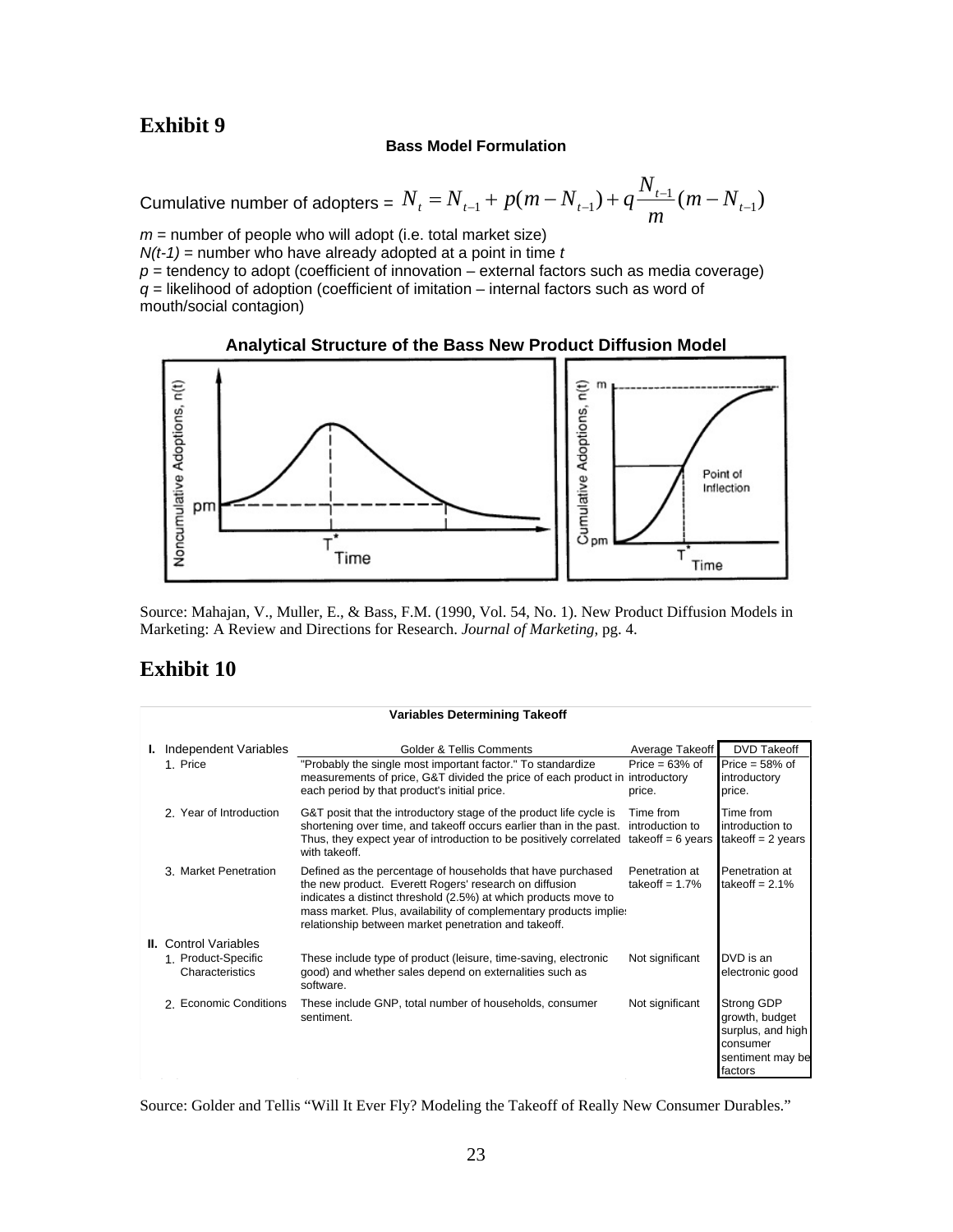### **References**

- Agarwal, R. and B. Bayus. (2002, Vol. 48, No. 8). The Market Evolution and Sales Takeoff of Product Innovations. *Management Science*, pp. 1024-1041.
- Arnold, T. (2006, January 5). 2005 Video Spending Flat. *Home Media Retailing*.
- Bass, F.M. (1969, Vol. 15, No. 5), "A New Product Growth Model for Consumer Durables", *Management Science*, pp. 215-227.
- Cox, W. Michael and R. Alm. (1996). *The Economy at Light Speed: Technology and Growth in the Information Age – And Beyond*. Dallas: Federal Reserve Bank of Dallas.
- Foster, J., Golder, P., Tellis, G. (2004, Vol. 23, No. 2). Predicting Sales Takeoff for Whirlpool's New Personal Valet. *Marketing Science*, pp. 180-191.
- Golder, P. and G. Tellis. (1997, Vol. 16, No. 3). Will It Ever Fly? Modeling the Takeoff of Really New Consumer Durables. *Marketing Science*, pp. 256-270.
- Golder P. and G. Tellis. (2004, Vol. 23, No. 2). Growing, Growing, Gone: Cascades, Diffusion, and Turning Points in the Product Life Cycle. *Marketing Science*, pp. 207-218.
- Hettrick, S. (2005, December 30). Consumer Spending Down for '05. *Video Business*.
- Liebowitz, S. (2002). *Re-Thinking the Network Economy*. American Management Association.
- Liebowitz, S. (2002, August). Record Sales, MP3 Downloads, and the Annihilation Hypothesis - Preliminary. School of Management, University of Texas at Dallas.
- Mahajan, V., Muller, E., & Bass, F.M. (1990, Vol. 54, No. 1). New Product Diffusion Models in Marketing: A Review and Directions for Research. *Journal of Marketing*, pp. 1-26.
- Motion Picture Association of America. (2004). *US Entertainment Industry: 2004 MPA Market Statistics*. Los Angeles.
- Nathanson, M. and D. Borst. (2006, February 13). *U.S. DVD Demand Declining Very Dramatically…A Review of '05/Preview of '06*. New York, NY: Bernstein Research Call.
- Noto, A., Chung, I., Daniel K., & Vogelman G. (2005, October 27). *Home Video: How D-oes V-ideo D-ownturn Affect Profits?* New York, NY: Goldman Sachs Global Investment Research.